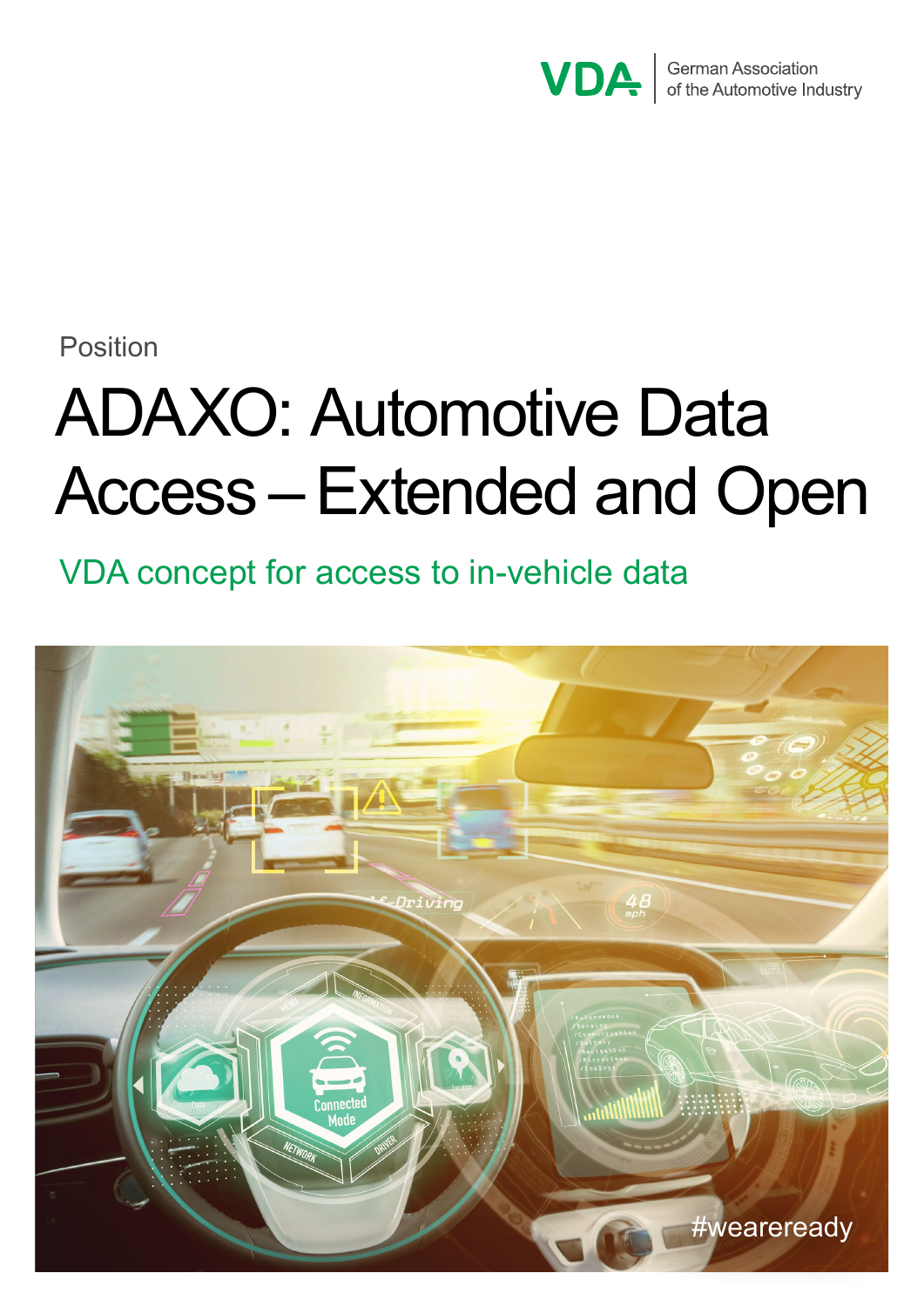# **Contents**

| I Summary                                                                                     | 2               |
|-----------------------------------------------------------------------------------------------|-----------------|
| <b>Il Classification and context</b>                                                          | 6               |
| II.1. European and national data strategies as an innovation promotion                        | 6               |
| II.2. Regulatory framework as a level playing field                                           | $\overline{7}$  |
| II.3. Regulatory density from the perspective of the automotive industry                      | 8               |
| II.4. Support of data-driven business models and innovations                                  | 8               |
| II.5. Secure access to vehicle data                                                           | 9               |
| III ADAXO concept - technical details                                                         | 10 <sup>°</sup> |
| III.1. Data flow and contractual relationships in the ADAXO concept                           | 10              |
| III.2. Data access according to FRAND principles                                              | 11              |
| III.3. Authorization and consent management in ADAXO                                          | 12              |
| III.4. Cybersecurity                                                                          | 14              |
| III.5. Prerequisites for connectivity                                                         | 15              |
| III.6. Free access to vehicle resources                                                       | 15              |
| III.6.1. Non-discriminatory access to vehicle resources                                       | 15              |
| III.6.2. Monitoring and enforcement                                                           | 16              |
| III.6.3. Prevention of unauthorized business monitoring                                       | 16              |
| III.6.4. Access authentication                                                                | 17              |
| III.6.5. Liability                                                                            | 18              |
| III.6.6. End-customer identification                                                          | 19              |
| III.7. Illustration of various data architectures in the vehicle                              | 19              |
| III.7.1. Installation and execution of on-board software                                      | 22              |
| III.7.2. Interaction with the driver via HMI (human-machine interface)                        | 23              |
| III.8. Access via the On-board Diagnostic (OBD) interface                                     | 25              |
| IV Progressive recommendation for action from a holistic concept                              | 26              |
| for the automotive sector                                                                     |                 |
| IV.1. Premises and primary objectives                                                         | 26              |
| IV.2. Recommendation for action to implement a data economy<br>within the automotive industry | 27              |
| V Attachments                                                                                 | 29              |
| V.1. EU Commission study: TRL remedy measures and initial evaluation                          | 29              |
| V.2. Detailing remote diagnostic processes                                                    | 31              |
| V.3. Glossary                                                                                 | 33              |
|                                                                                               |                 |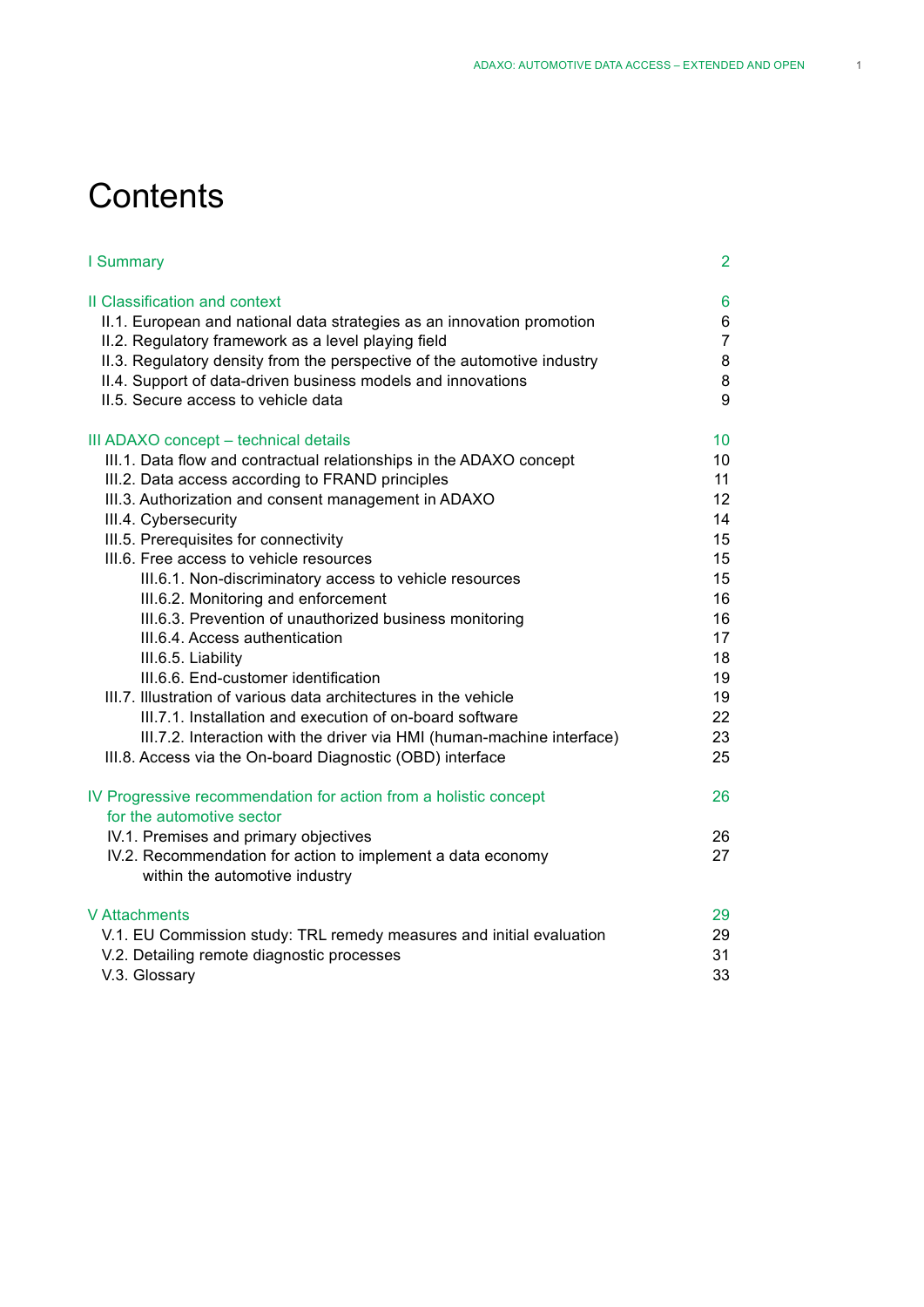# I Summary

### 1. Innovation through data – data value chain: from the generation of data to the service offering for the customer

The VDA member companies already make extensive data available for customer-oriented use cases and offer a wide range of technical access options. This proactive offering is continually being expanded.

The automotive industry's commitment to fostering innovation and data-driven business models is reflected in the billions of euros invested in forward-looking operating systems, electrical/electronics architectures and connectivity.

These investments form the foundation for all business models based on vehicle data.

### 2. A common market for data – for our customers, mobility and the environment

The companies collaborating under the VDA umbrella believe in the added value that can be created by using and sharing data.

We enhance this added value by working proactively together to expand the data offering and secure technical access so that we can offer our customers added value through relevant data-based services and also improve the mobility of our customers and society in a way that does not have a negative impact on the environment nor the climate while remaining secure. Customers have sovereignty over their data, subject to applicable legislation.

This is based on a stable and reliable regulatory framework that gives all those involved a level playing field and the space to develop the emerging data market.

Our commitment enables innovative business models for all stakeholders. All the companies in the VDA share a common understanding that any regulation of the data market will include rules of fair play applicable to all parties involved.

Data availability and data access will not be relevant solely to vehicles, but also to vehiclerelated data held by service providers, insurance companies, financing companies and other downstream sectors within the automotive environment. This is the only way to develop new services in the interest of the customers.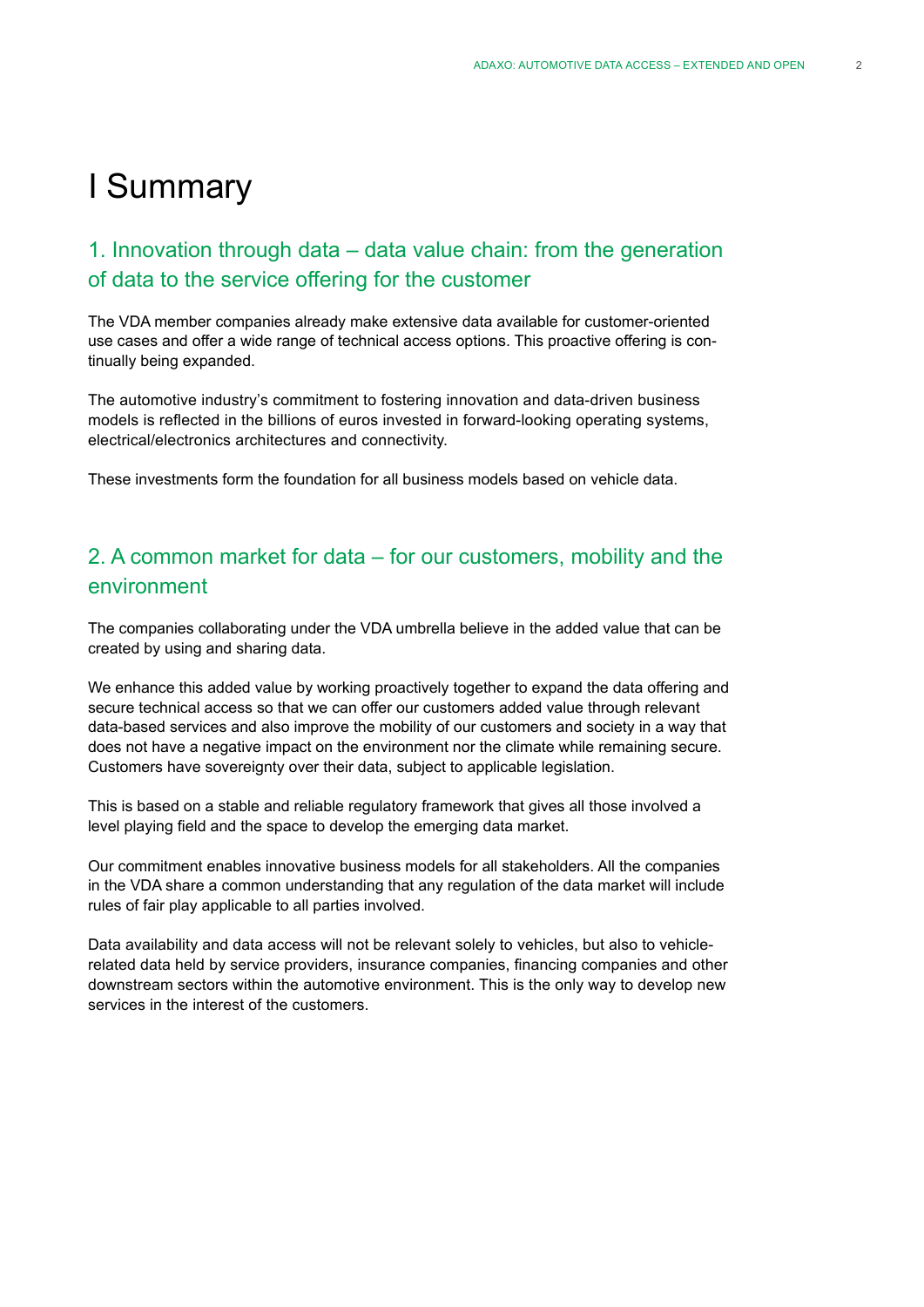### 3. A growing data offering – as the engine of a data-based business model

Only a comprehensive data offering supported by all vehicle manufacturers across all models will enable service providers to successfully roll out new business models.

The VDA member companies therefore support the development of a basic data set. It should be possible to make this data set available for all vehicles in compliance with legal requirements. A prerequisite for this is that the vehicles be equipped with the corresponding technologies.

The data set should be regarded as a common starting point. It will be continually expanded based on customer-oriented use cases. This expansion will be driven by those use cases demonstrating the greatest customer benefit and thus the greatest demand, and for which data can be supplied both rapidly and on a broad scale. Decisions on expansion of the use cases will be made together with the associations in a dialogue between partners.

The companies involved agree to create transparency concerning their entire online data offering available via extended vehicle (ExVe)<sup>1</sup> web services. These data are described using suitable semantic markups to guarantee interoperability.

### 4. ADAXO: Automotive Data Access – Extended & Open: confidentiality crucial to success

The VDA represents companies whose success is based on innovation and which support the protection of intellectual property and innovations accordingly. The confidentiality necessary for data-based business models is ensured by the ADAXO concept, which is a further development of the VDA's existing concept. The ADAXO concept also provides the option of disclosing neither the identities nor the business models of the accessing companies to the primary data collectors. The ADAXO neutrality concept can also be implemented in data spaces, and for us it represents the logical next step in neutral data provision. Ultimately full sovereignty over the data remains with the vehicle customer.

The ADAXO data offering includes the aforementioned initial data set that will be prepared via the use case approach described and continually expanded.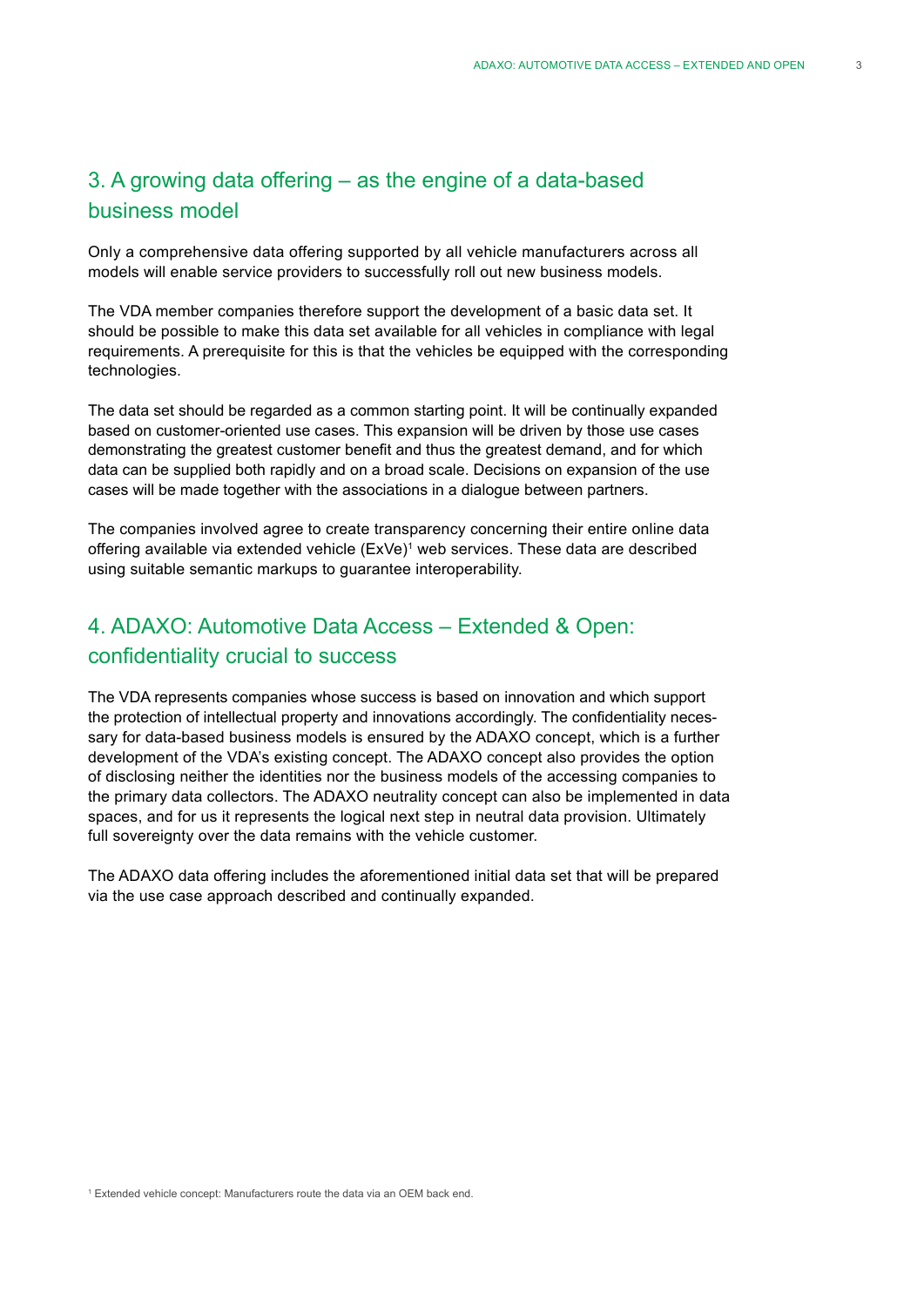### 5. FRAND – rules for collaboration between partners to the benefit of our customers

Fair, reasonable and non-discriminatory (FRAND) are the common rules for all participants in the data market. The VDA member companies offer FRAND access for data and functions to those companies that likewise commit to the FRAND principle.

The OEMs offer access to all data and functions that they themselves use to provide their own services. Non-discriminatory access to the data is provided either masked (e.g., neutral server) or directly via the OEM on the basis of B2C or B2B contracts, respectively.

Individual contracts are drafted for each company. From the perspective of the VDA member companies, efforts should be made to define standard contract components provided this is permissible under antitrust law. Fair data sharing is also based on transparent pricing that is not prohibitive.

### 6. Authorization management – creating added value in the interest of our customers

In accordance with applicable law, data is transferred only for a particular purpose, i.e., for the specific use case.

- From the customer's perspective and from that of data protection law, authorization management should be central, consistent and simple to use, and as such should rest with the manufacturer (OEM) as the central contact for data collection.
- The customers have sovereignty over the data. They decide, in accordance with the applicable law, which data are transmitted to which recipients. The manufacturers should comply with the customers' wishes.
- The commercial data flow is not monitored by the OEMs, unless this is required for legal, contractual or security reasons.
- Confidentiality clauses ensure that customer data are not analyzed, thus preventing reverse engineering. Authorizations for third-party services can be encrypted so that the business models of third parties do not become known to OEMs.

The manufacturers can make data accessible to OEM-operated and non-OEM-operated data marketplaces that satisfy the relevant prerequisites. The primary data collectors will ensure compliance with the legal requirements by means of an end-to-end authorization management system.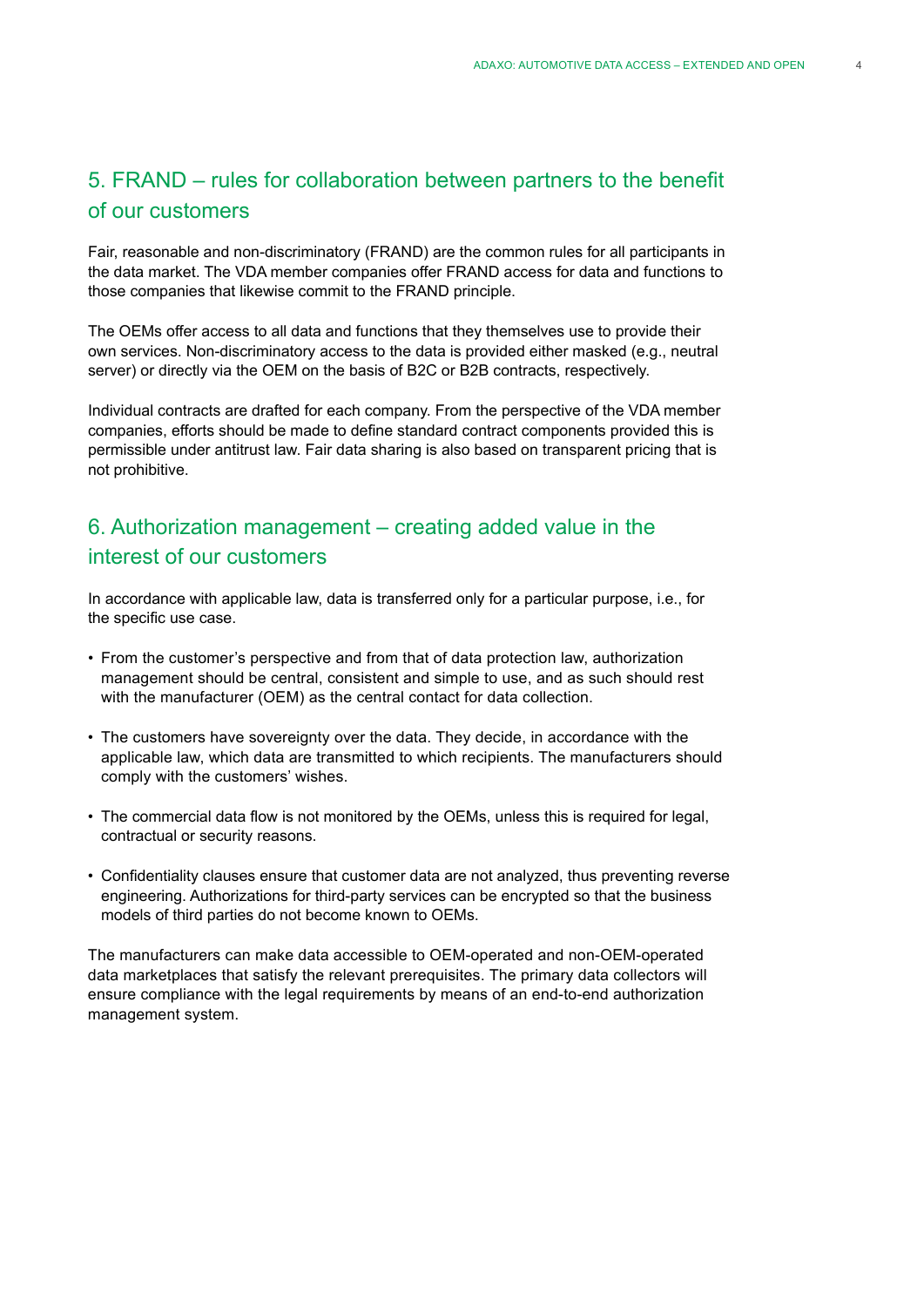### 7. Technical access – customer-focused and efficient provision of data

The VDA member companies already offer various technical access methods so that vehicle data is made available in a customer-oriented manner in compliance with legal requirements. All the companies support the ADAXO concept, which enables data – such as the jointly developed basic data set – to be obtained under FRAND conditions. In addition, the OEMs operate their own online portals through which companies can acquire data directly, based on B2B and B2C contracts. The Mobility Data Space (formerly the DRM "Datenraum Mobilität") will add another marketplace that offers, in particular, the possibility of obtaining data from many different sources swiftly, efficiently and with high transparency using standardized data connectors. A large number of VDA members already support this approach and are promoting its further expansion.

### 8. Third-party data access – security first

Today third parties can already be granted direct access to vehicle data and functions if they confine with the technical and legal requirements.

As development progresses, various vehicle manufacturers will offer the option of installing software from third-party providers in vehicles, subject to regulatory requirements (e.g., UNECE R155 on cybersecurity), certification aspects and the requirements for software update management systems (UNECE R156). To this end, guidelines should be developed in collaboration with the associations to provide a secure basis for the installation of third-party software in vehicles.

Fundamentally, though, only the company responsible for certifying the vehicle can approve software and manage vehicle resources (e.g., bandwidths for data transmission in the vehicle). When considering possible options or developments, all companies must give top priority to the safety of all road users.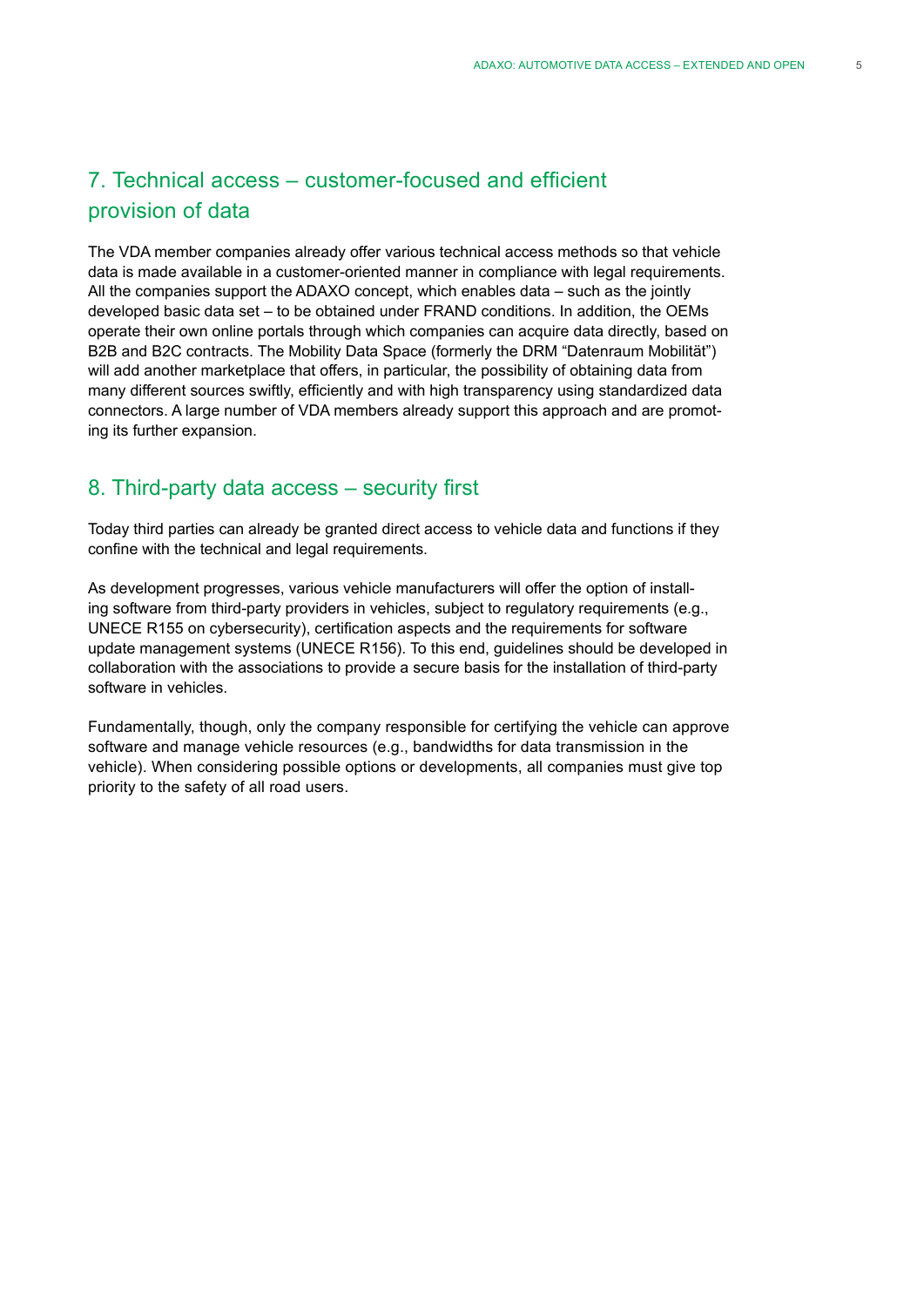# II Classification and context

# II.1. European and national data strategies as an innovation promotion

In 2020, the EU Commission published its vision for a data economy in Europe with the European data strategy $^2$ . The EU will work toward a common market for data, with data flows between the member states and sectors on the basis of European values and standards, and under the premise of fair, practical and clear rules. The objective is to increase the creation of value in Europe for both citizens and the industrial stakeholders. In particular, it should be ensured that there is a fair sharing of data between all involved in keeping the idea of a level playing field. This is intended to preclude preferential treatment of individual interest groups, sectors or company sizes.

Against the backdrop of this EU strategy and also national data strategies, the EU Commission has issued consecutive regulations and is currently working on additional regulatory projects. Here are some examples:

- 1. A draft **Data Governance Act** (DGA) intended to strengthen the European data economy was submitted in November 2020. To this end, data sharing between companies, private persons and the public sector are to be simplified which establishes trust in the data transfer.
- 2. The **Data Act** (DA) addresses the expanded access to, and the use of, data of both public and private actors. It is intended to ensure fairness in the data market between the individual stakeholders involved. The DA explicitly address the sharing of business-to-business (B2B) data and business-to-government (B2G) data.
- 3. The **Digital Markets Act** (DMA), which establishes a number of narrowly defined criteria for qualifying large, online platforms as gatekeepers, is intended to balance market power on the data markets.
- 4. The **Digital Services Act** (DSA) is intended to ease the expansion of smaller platforms, SMEs and startups on the data market. It aims to create a safer digital space where the fundamental rights of users are protected and to establish a level playing field for businesses.
- 5. The **Implementation Act High Value Data Sets** is intended to release the socioeconomic potential of data.

All of the regulatory projects cited have one thing in common: They strengthen the customers and their rights to data sovereignty in addition to spurring innovation toward a European-level data market.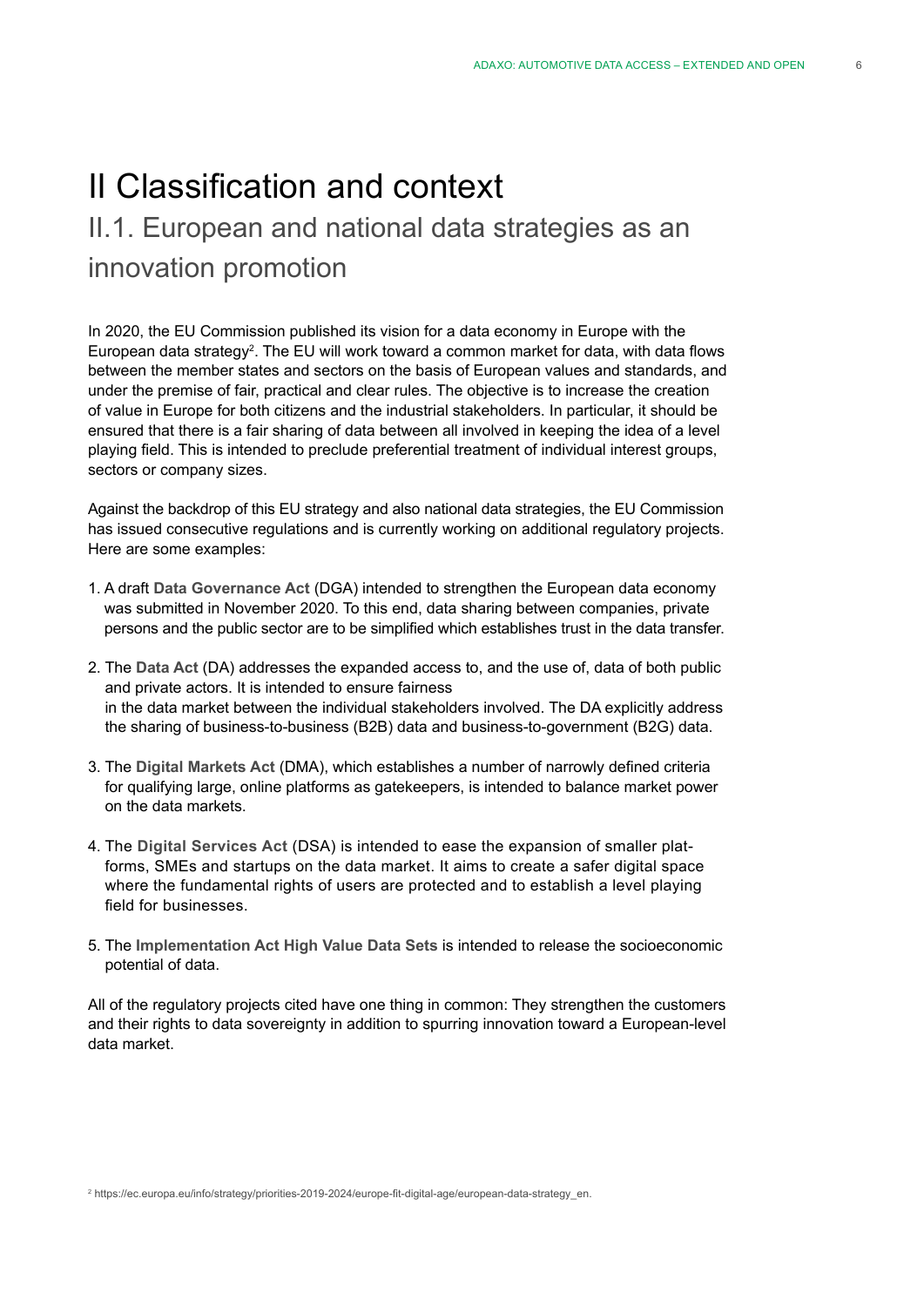However, these efforts are not limited to the European level: EU member states are also developing national-level strategies to enable the transition to digitalization. The federal German government, for example, has prepared the **Data Strategy of the Federal German Government3** . This describes the innovation strategy for social progress and sustainable growth. The fundamental goal of this strategy is to create a data culture

- that protects the fundamental values, rights and freedoms of society
- while, at the same time, substantially increasing data provision, thus fostering innovation<sup>4</sup>.

The basis for the implementation of the data strategy comprises the sustainable expansion of effective and secure data infrastructures, and the creation of sectoral data spaces, such as for industry, the Green Deal and mobility, among other things.

Other EU members are pursuing comparable objectives with their own national data strategies.

# II.2. Regulatory framework as a level playing field

The EU's legislative initiatives are intended to ensure a level playing field in the internal market for companies with respect to data sharing. The basis for this is a stable and reliable regulatory framework that gives all those involved a level playing field and the space to develop the emerging data markets.

All the companies within the VDA share a common understanding that any regulation of the data market must include rules of fair play applicable to all parties involved. These rules regarding data availability and data access will not be relevant solely to vehicles, but also to vehicle-related data held by service providers, insurance companies, financing companies and other downstream sectors within the automotive environment.

A strategically meaningful expansion of the data offering across sectors in Europe requires a forum for all parties in which positions can be shared and the balancing of interests can be negotiated. Solutions for currently unclear or restrictive prerequisites within the planned regulations could be discussed and developed together here.

As the German automotive industry association, the VDA is prepared to substantially foster and drive the data culture in the European internal market.

<sup>&</sup>lt;sup>3</sup> Data Strategy of the Federal German Government, Cabinet Version dated 27 January 2021.

<sup>4</sup> Datenstrategien: Was passiert in Deutschland und der EU? (Data strategies: What's happening in Germany and the EU?") › BASECAMP.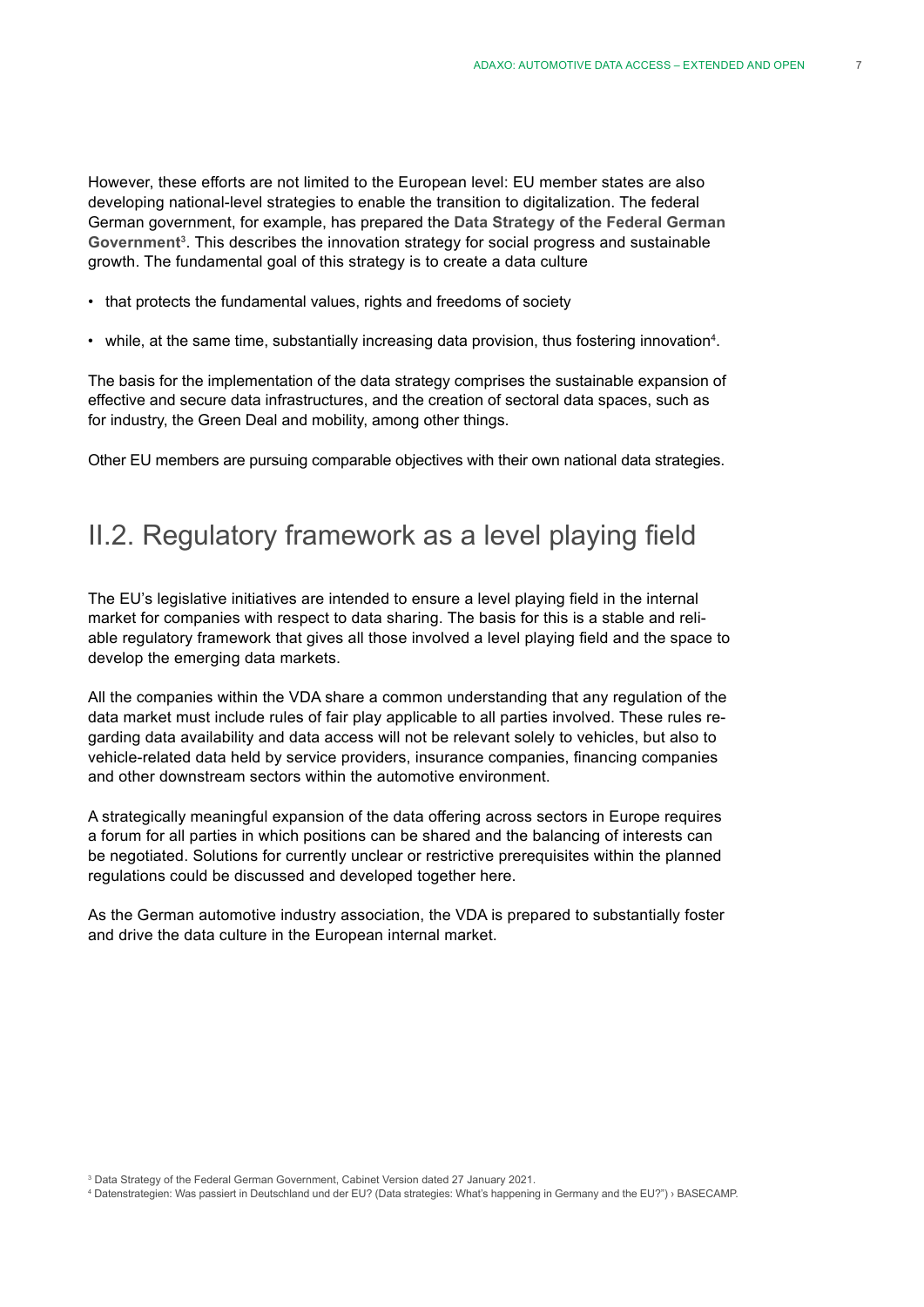# II.3. Regulatory density from the perspective of the automotive industry

The introductory remarks illustrate the regulatory density and the associated requirements complexity that directly – and also negatively – influence the innovative capability of the automotive sector. So far, hardly any synergies or interconnections between the regulatory projects are evident. In addition, individual directorates-general of the EU Commission have commissioned studies that describe the requirements with respect to access to vehicle data and propose very detailed solutions (see Annex V.1). There should be better coordination of the projects of the various directorates-general.

Furthermore, the parallel and largely decoupled approach within the framework of the European legislative initiatives overlooks the existing and practice-tested concepts and initiatives of the OEMs with respect to the derivation of vehicle data within the context of access to in-vehicle data.

From the perspective of the VDA, no additional specific regulations regarding data are necessary. These generate additional complexity in the technical implementation and design of data-driven business models. Both inhibit innovation activities – not just in the automotive industry, but also on the part of those providing data-based services.

The greater need is for the harmonization of cross-sector regulations. Only by doing so are innovations within the context of digitalization and the cross-sector sharing of data for the creation of new business models possible.

# II.4. Support of data-driven business models and innovations

The VDA and its members proactively support data generation and the sharing of data with innovations along the value-added chain: from data generation to the establishment of the conditions required for functioning cross-manufacturer and cross-sector data markets. For years, large investments have been made here to develop and establish sustainable competitive models that can successfully compete with international competitors and which meet with great interest from the markets.

Furthermore, the VDA and its members have long endorsed and supported the secure connection to public sector data spaces for the harmonized and cross-sector sharing of data.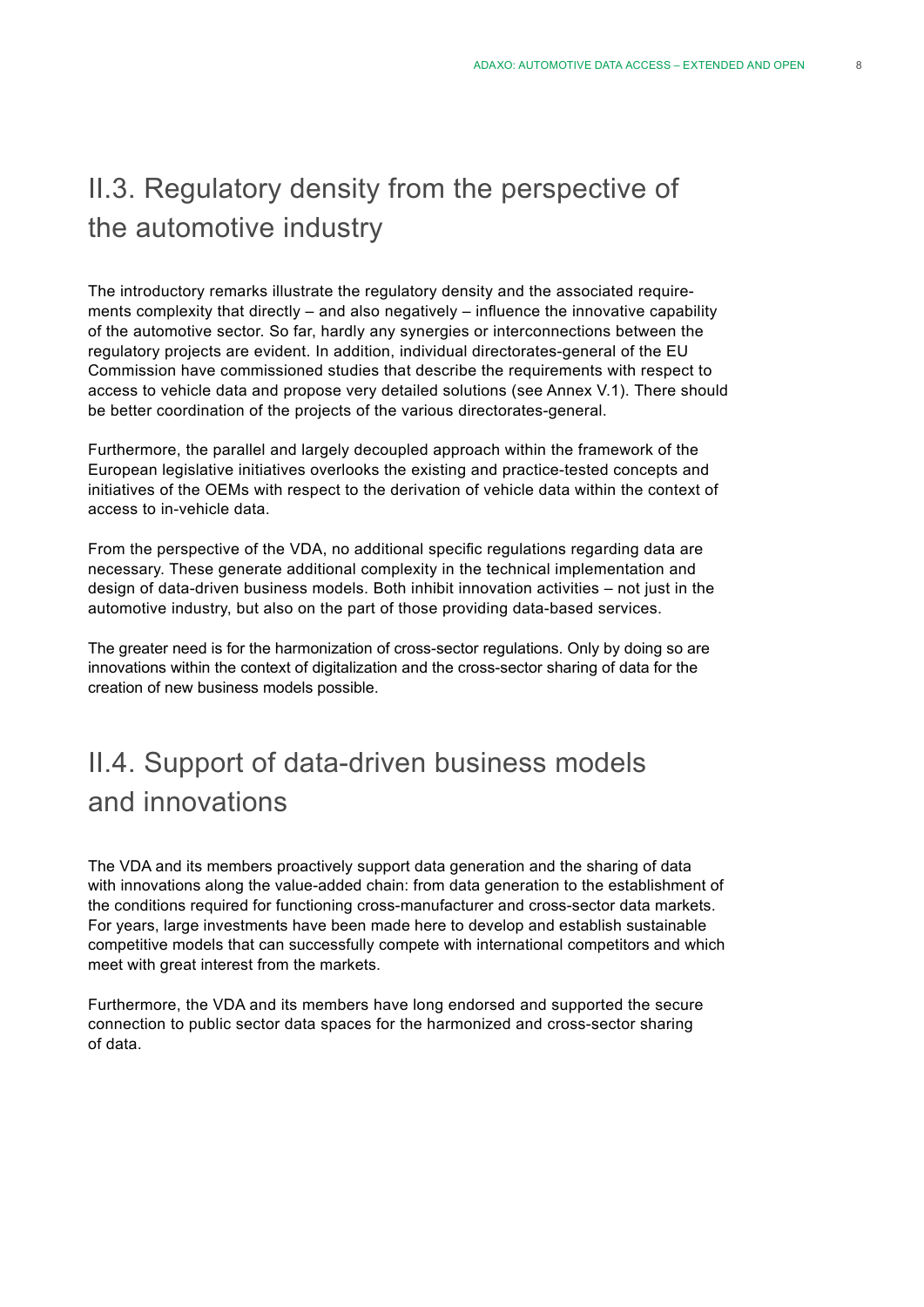# II.5. Secure access to vehicle data

One focus topic of the various data strategies is protection against cybercriminal activities. This applies to the strategies of both the political sector and the industry. Digitalization in the automotive sector has given rise to the threat of potential attacks against the technical interfaces in the vehicle and the risk of unauthorized access to sensitive vehicle functions. It is not just the provision of interfaces for data sharing with third parties that requires additional security efforts. Bidirectional connections for third-party write access or the installation of software in the vehicle by third parties must also be protected. Risks associated with any desired use of the interfaces must be minimized.

The vehicle manufacturer is largely responsible for securing any interfaces in the vehicle that connect to the outside world, since they can perform the necessary actions on the vehicle architecture safely and efficiently. Another important consideration here is that, given the rapid pace of digitalization, the requirements for these safeguards require increasingly complex solutions.

In light of this, the vehicle manufacturers developed the extended vehicle concept (ExVe) for secure access to vehicle data years ago. ExVe addresses the sharing of data between the vehicle and the manufacturer's server via the cellular interface. The ExVe web interface is available in all modern vehicles and ensures secure communication between the vehicle and the manufacturer's<sup>5</sup> server. Third parties can – on the basis of corresponding B2B contracts – access the vehicle data via a standardized interface according to ISO 20078. There is no possibility of interference with the vehicle architecture by an ISO-certified<sup>6</sup> and standardized interface.

ExVe has been used successfully for many years now and has proven itself on a broad front. Millions of vehicles in Europe are currently connected in this way to vehicle manufacturers' servers this way and make data available to third parties. The primary strength of this concept is the openness with respect to the type and amount of data transferred, which opens up a wide range of innovative application options to vehicle users, service providers and manufacturers while simultaneously complying with the provisions of the law (EU GDPR).

With the ADAXO concept, of which the ExVe concept is an integral component, the VDA presents a modern and future-safe model for the sharing of vehicle-generated data between all stakeholders, and also requirements for bidirectional connections and third-party software in the vehicle This concept will be presented in greater detail in the subsequent sections of this document.

<sup>6</sup> ISO 20077/20078/20080.

<sup>5</sup> Other interfaces, such as the interface between the mobile phone and vehicle or vehicle-to-vehicle communication (V2V), are not affected by the concept. Likewise, access to vehicle data for repair and maintenance measures continues to be available via the OBD-2 diagnostic interface installed in the vehicle.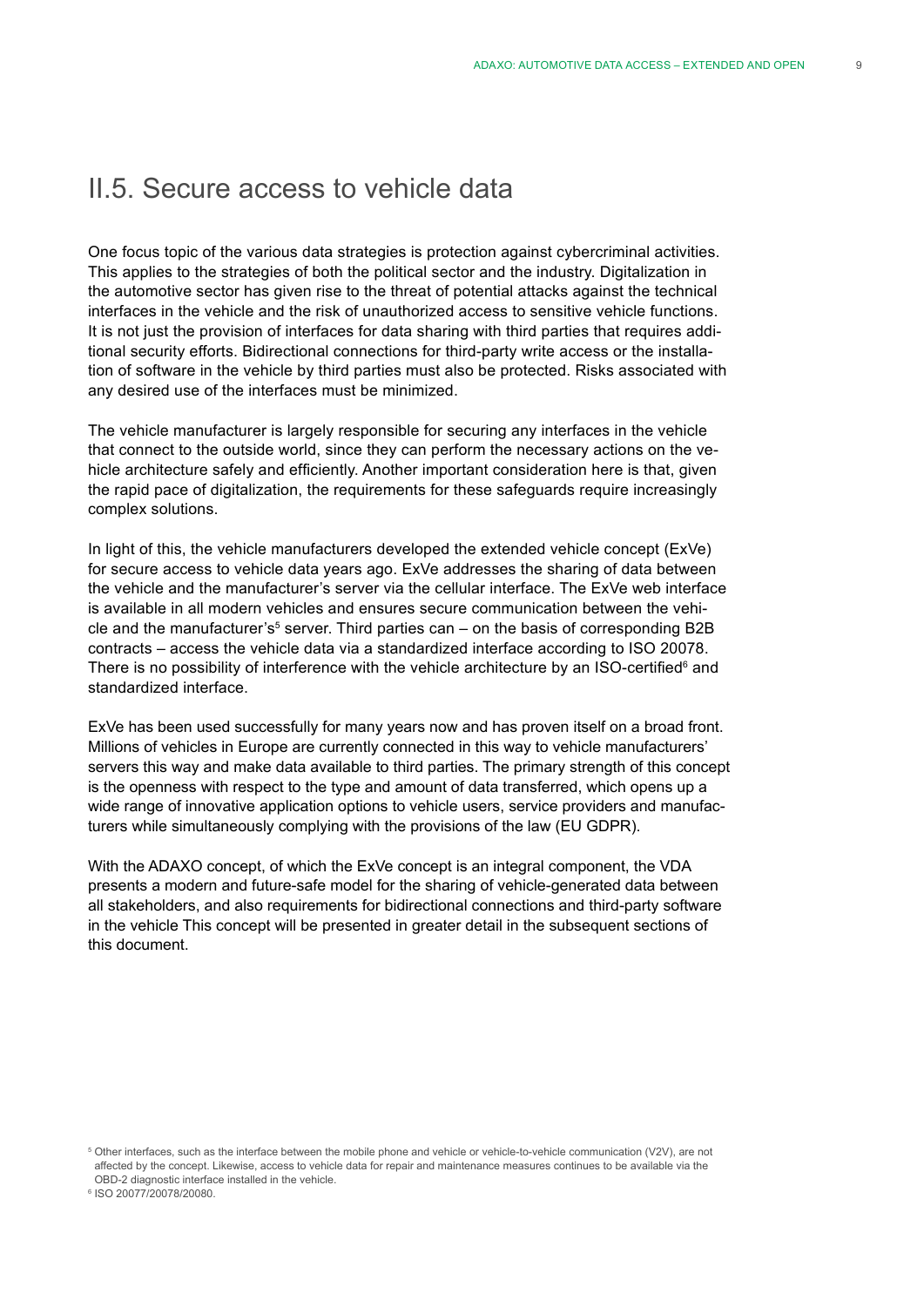# III ADAXO concept – technical details

ADAXO describes principles for the free, non-discriminatory access to data and functions of the corresponding authorization management under the aspect of cybersecurity. ADAXO thus establishes the foundations upon which platforms for data sharing can be created without being such a platform itself.

# III.1. Data flow and contractual relationships in the ADAXO concept

A key pillar of the European digital and data strategies is to simplify the use and sharing of data so that new business models can be created on this basis. It also opens up the possibility for third parties to establish bidirectional connections to the vehicle and to integrate software into the vehicle. The German automotive industry welcomes this and is pushing the sharing of data with third parties to account for the potential harbored by services based on vehicle-generated data.



### Data flow and contractual relationships in ADAXO

OBD interface for services to the vehicle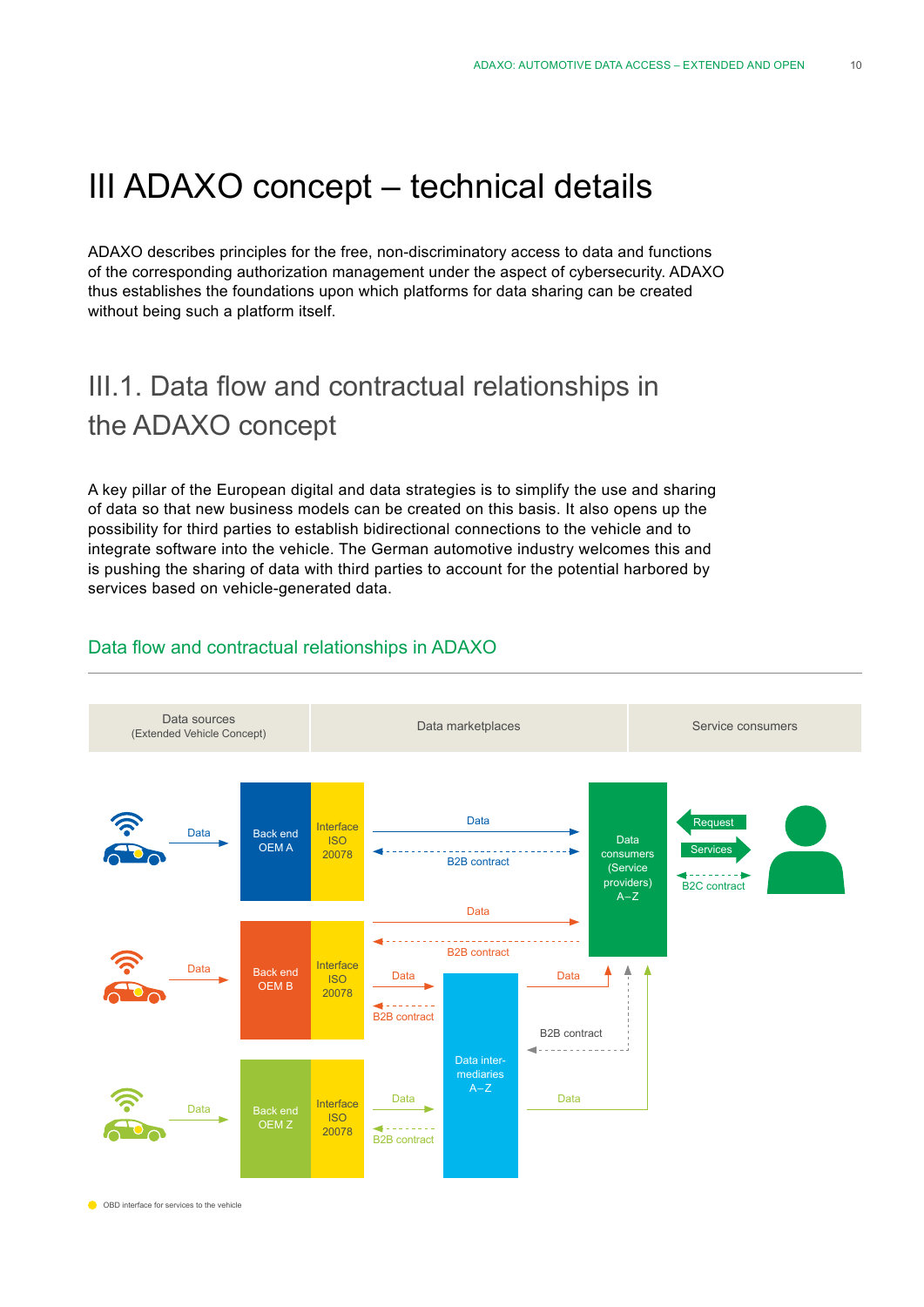The VDA member companies already make extensive data available for customer-oriented use cases and offer a wide range of solutions for sharing data. The incorporation of third-party software into the vehicle – in compliance with regulatory requirements – should be further expanded. Furthermore, additional types of access, such as third-party write access to vehicle systems in accordance with cybersecurity requirements, should be increasingly possible. This proactive offering is continually being expanded.

Data are provided via the extended vehicle concept, which sends the data to the OEM back end via a cellular interface in the vehicle. Access to the data is via an interface standardized according to ISO 20077/20078/20080.

The sharing and use of data are dependent on the respective use case or offer and may take place via connected data marketplaces. Data sharing can either be on the basis of a B2B contract between the OEM and the data consumer or optionally with an intermediary (e.g., neutral servers, proprietary platform) between them. This may result in the decoupling of the business relationship between the data sources and data consumers required for various business models, and may also simplify management of the relationships between the OEM and the intermediary/the intermediary and the data consumer.

The data intermediaries bundle data and make these available to third parties (data consumers), so that these can develop and offer a product or service for customers on this basis. Another possibility is for the OEM to conclude a contract directly with the data consumer. Data sharing is based on various B2B contracts depending on which form of data provision is chosen (see graphic "Data flow and contractual relationships in ADAXO").

The objective of this approach is to offer end customers the best-possible service and allow them to choose from various offers and/or suppliers.

# III.2. Data access according to FRAND principles

One of the basic premises of ADAXO is fair, reasonable and non-discriminatory data access for third parties. Although access to the data is not free of charge because various cost drivers such as the provision/development of data accesses or operation do exist, pricing must always be fair. Thanks, in particular, to the freely accessible provision of data via various marketplaces, intermediaries and data spaces, the price is determined by the interplay between supply and demand. The data marketplaces therefore not only have a technical data sharing function, but also serve the natural regulation of the market price in the sense of fair pricing. Refusal to provide data to individual parties, i.e., the deliberate discrimination against them, is not permitted.

Future regulatory projects should aim to initiate data markets. Only functioning data markets can ensure pricing according to the FRAND principle.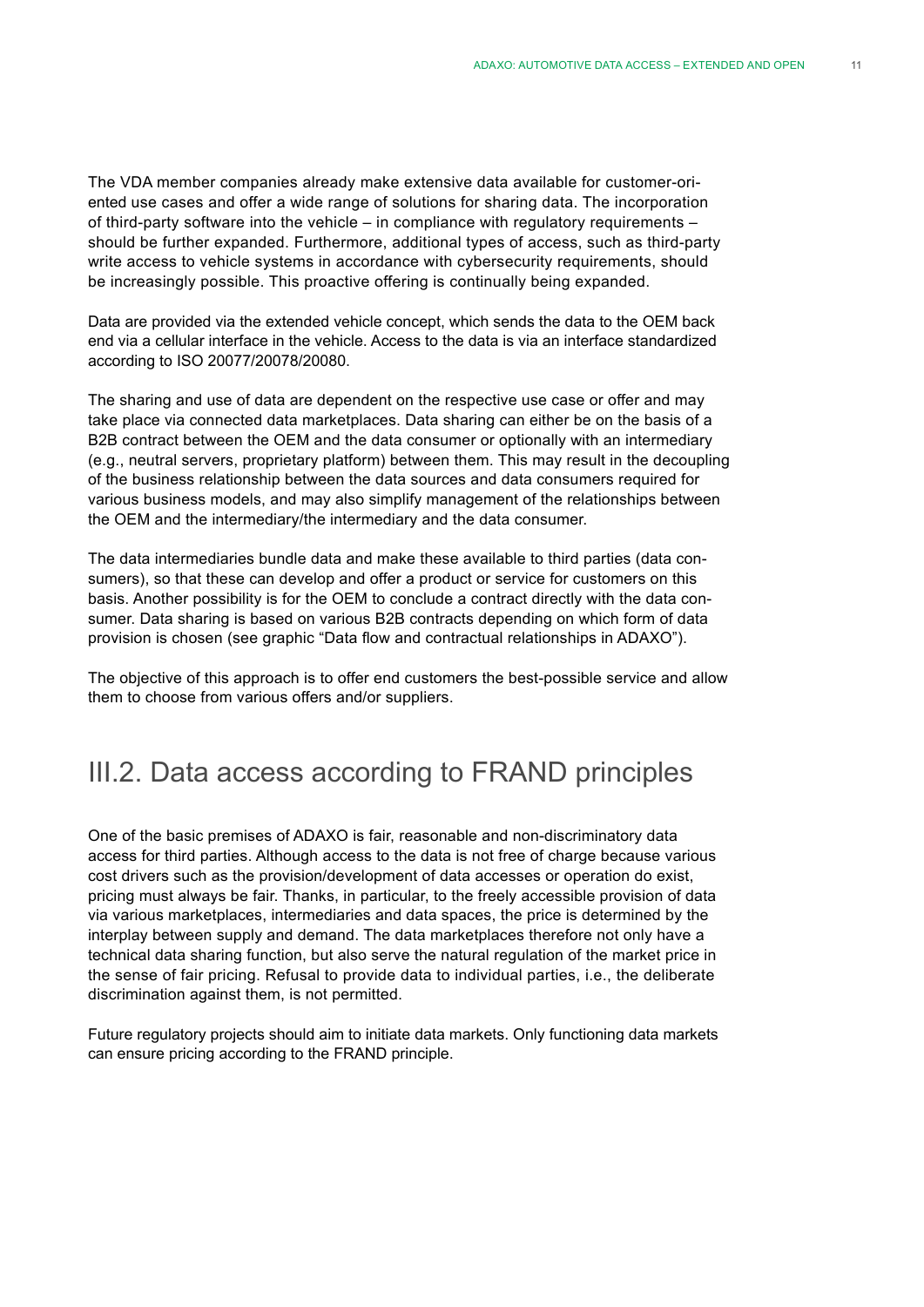# III.3. Authorization and consent management in ADAXO

A grantor of consent in ADAXO is typically the vehicle owner, the vehicle holder and/or the vehicle user. The grantor of consent can vary depending on the data point.

Because it is particularly valuable for innovative business models, a significant portion of the data derived from the vehicle is person-related. These data are always subject to the provisions of the GDPR. Data can only be used on the basis of the consent given by the grantor of consent in the context of the intended use thereof.

This necessitates the establishment of effective and GDPR-compliant consent management. The ADAXO concept fully satisfies this requirement:

In accordance with applicable law, data is transferred only for a particular purpose, i.e., for the specific use case.

- From the customer's perspective and from that of data protection law, authorization management should be central, consistent and simple to use, and as such should rest with the manufacturer (OEM) as the central contact for data collection.
- The customers have sovereignty over the data. They decide, in accordance with the applicable law, which data are transmitted to which recipients. The manufacturers should comply with the customers' wishes.
- The commercial data flow is not monitored by the OEMs, unless this is required for legal, contractual or security reasons.
- Confidentiality clauses ensure that customer data are not analyzed, thus preventing reverse engineering. Authorizations for third-party services can be encrypted so that the business models of third parties do not become known to OEMs.

The manufacturers can make data accessible to OEM-operated and non-OEM-operated data marketplaces that satisfy the relevant prerequisites. The primary data collectors will ensure compliance with the legal requirements by means of an end-to-end consent management system.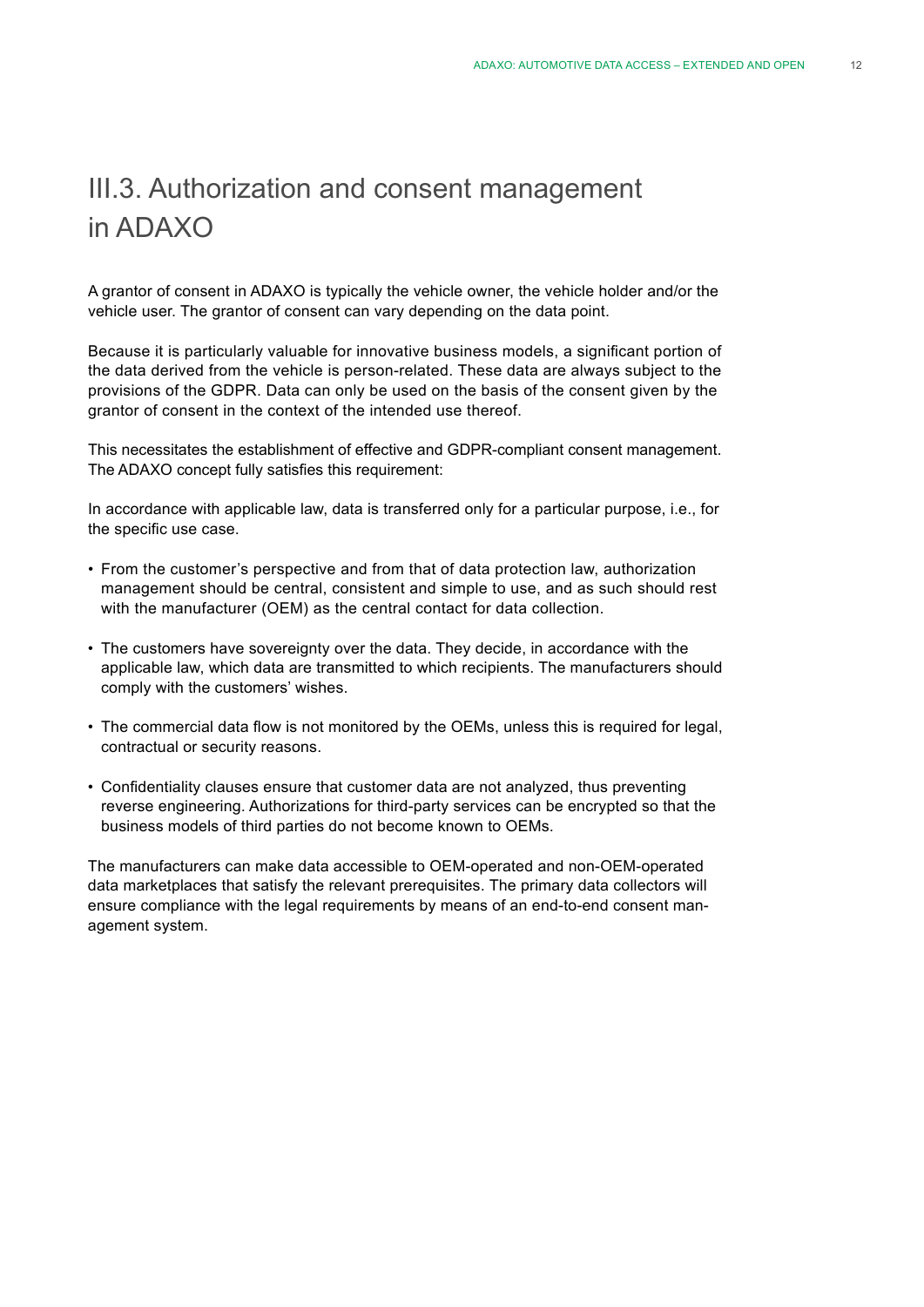#### Authorization and consent management in ADAXO



As previously illustrated, data in the ADAXO concept first flow via a cellular interface from the vehicle to the vehicle manufacturer's back-end server. The prerequisite for this is that the owner of the rights to the data consents to this. This is normally the grantor of consent for the vehicle<sup>7</sup>. Consent is managed by the grantor of consent initially (one time) creating a so-called owner account online with the vehicle manufacturer. The grantor of consent can then use this account to manage their data pursuant to the GDPR. The grantor of consent can, for example, release their data for use by a third party for a specific purpose, revoke this consent, request a copy of the data, etc.

The owner account also enables the vehicle manufacturer to contact the grantor of consent directly to to obtain the consent to the transfer of their data to a third party for a specific purpose, provided that the manufacturer was asked by such a third party to do so. In other words, a service provider contacts the OEM and requests the release of certain data of a

<sup>7</sup> If the owner lends out the vehicle or if personal data of passengers are collected, it is assumed that the owner obtained the oral consent of these persons.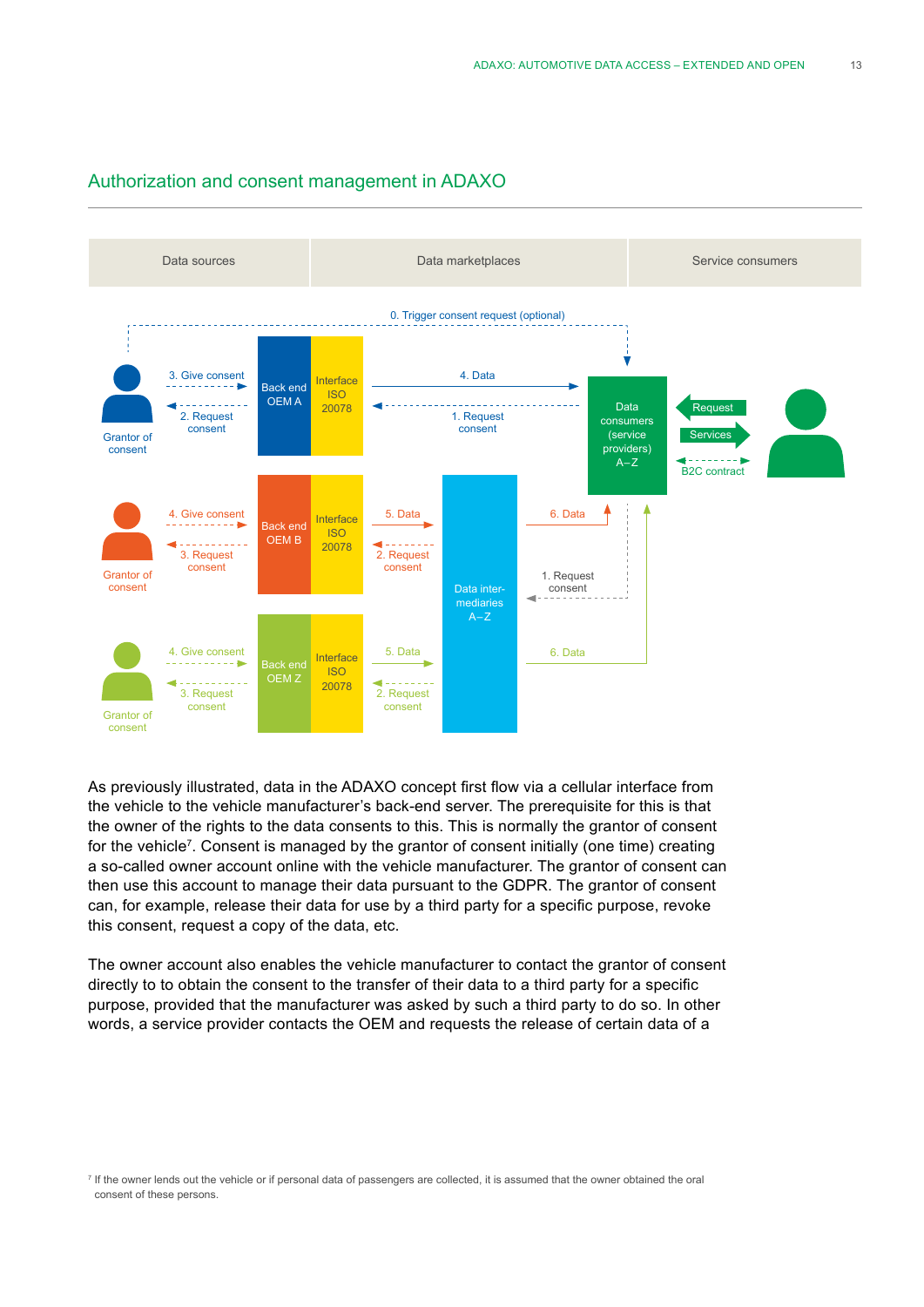certain customer for a defined purpose. The OEM forwards this request to the owner of the owner account. If the account owner consents, the OEM can forward the respective data to the data consumer making the request.

If the data flows through a data intermediary, consent management must, of course, also include the intermediary. In this case the data consumer contacts the intermediary with the request that certain data from connected data sources be provided. The intermediary must first forward this request to the respective OEMs. These once again use the owner account to contact the grantor of consent with the request. If the grantor of consent consents, the OEM can forward the respective data to the intermediary, who then turns them over to the data consumer.

A special consent management case is the situation in which an grantor of consent wants to use a certain service for which access must be granted to his personal data. In this case, the grantor of consent triggers the consent process described above and uses their owner account with the OEM to consent to the forwarding of their data.

# III.4. Cybersecurity

Cybersecurity protects the vehicle against unauthorized third-party access. Unauthorized access to the vehicle systems enables the actors to receive information and/or transmit it to vehicles outside the vehicle itself, as well as to establish an interface between multiple vehicles simultaneously without the need of physical access to the vehicle. Countering such attacks requires logical and physical isolation techniques. This is important because the best method for preventing an attacker from gaining remote control of a vehicle or manipulating its performance is to ensure that there are no vulnerabilities or connections via which an unauthorized third party can access vehicle components and send commands to them. As development progresses, various vehicle manufacturers will offer the option of installing software from third-party providers in vehicles, subject to the regulatory requirements, certification aspects and the requirements for software update management systems. The required international standards have been implemented for reasons of cybersecurity and to protect against manipulation of in-vehicle software. For example, UNECE R155 (Cybersecurity Management System, CSMS) applies for the type approval of all new vehicle types effective July 2022. UNECE R156, which governs the establishment and operation of a certified software update management system (SUMS), was also ratified in summer 2020. These UNECE regulations ensure, among other things, the necessary cybersecurity activities before, during and after product development and are always considered in the ADAXO concept.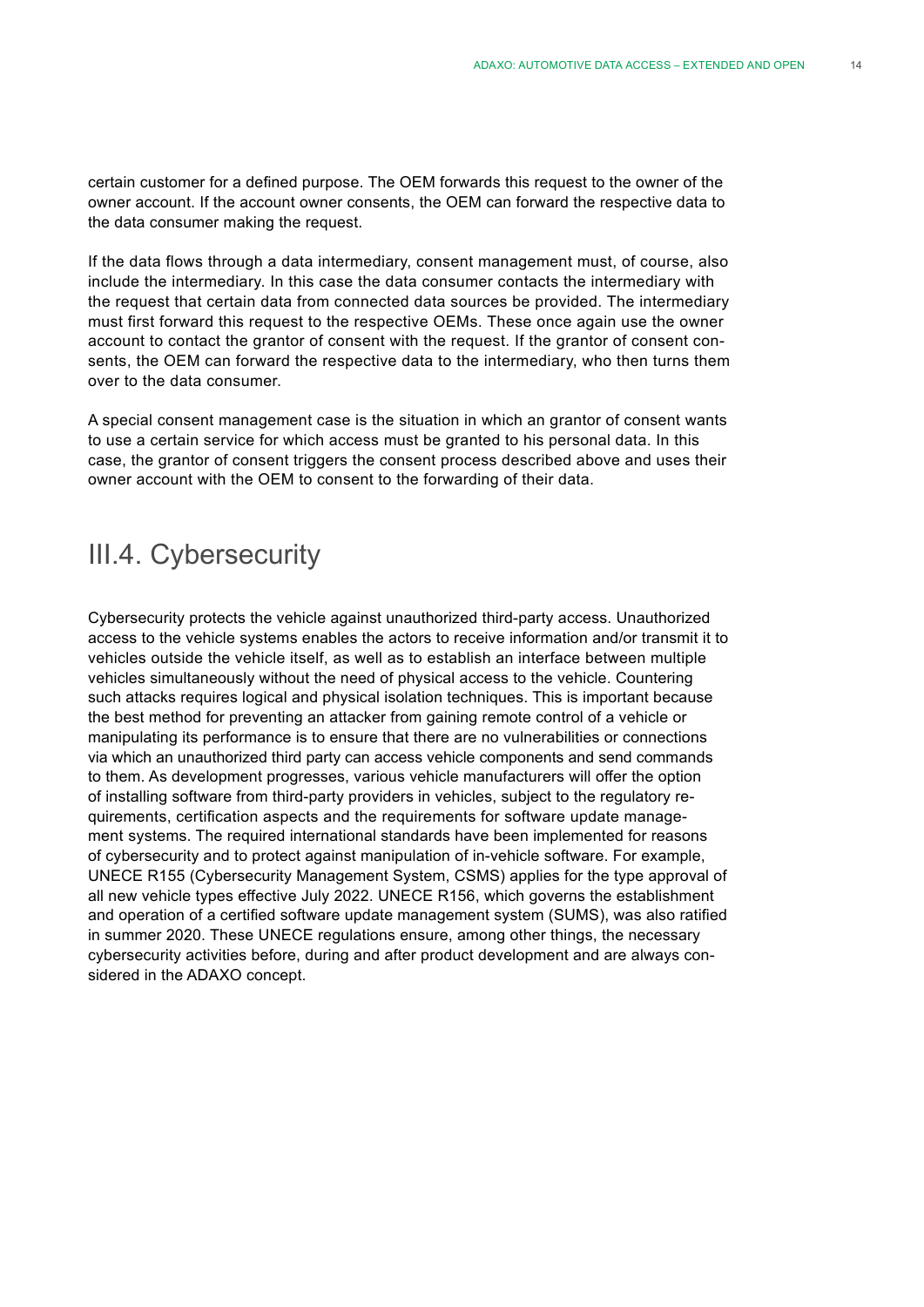# III.5. Prerequisites for connectivity

Due to the coupling of a multitude of functions, data providers have a fundamental interest in maintaining the basic connectivity of vehicles for as long as possible.

The basic connectivity of the vehicle is therefore maintained for as long as, on the one hand, the technical prerequisites for this are fulfilled and, on the other hand, the grantor of consent has booked the basic connectivity. Potential technical factors that could lead to a termination of the basic connectivity and typically lie outside the sphere of the data provider and data consumer include such things as the deactivation of older cellular networks (2G and 3G networks), non-fixable security incidents in older systems, or the end-of-life of the technology used.

# III.6. Free access to vehicle resources

### III.6.1. Non-discriminatory access to vehicle resources

The OEMs offer access to all data and functions that they themselves use to provide their own services. Non-discriminatory access to the data is provided either via intermediaries (possibly masked, e.g., using neutral servers) or directly via the OEM on the basis of B2C or B2B contracts, respectively.

In contrast to purely read access to vehicle data stored in the back end (i.e., without affecting the vehicle itself), there are additional risks to the integrity of the vehicle systems and their operational safety when there is a write (or read and write) connection to the vehicle, such as is required for remote diagnostics. For remote diagnostics, the vehicle manufacturer therefore makes all diagnostic-relevant data and functions available via an abstraction layer so as to preclude particularly risky operations and operating states. The applicable principle here is that authorized third parties receive access to such remote diagnostic services at the same time and to the same extent as the respective manufacturer's authorized dealerships, workshops and service providers.

To preclude mutual interference, remote diagnostics can only be performed by a single party at any given time.

ISO 20080 (Remote Diagnostic Support) should be amended to include this.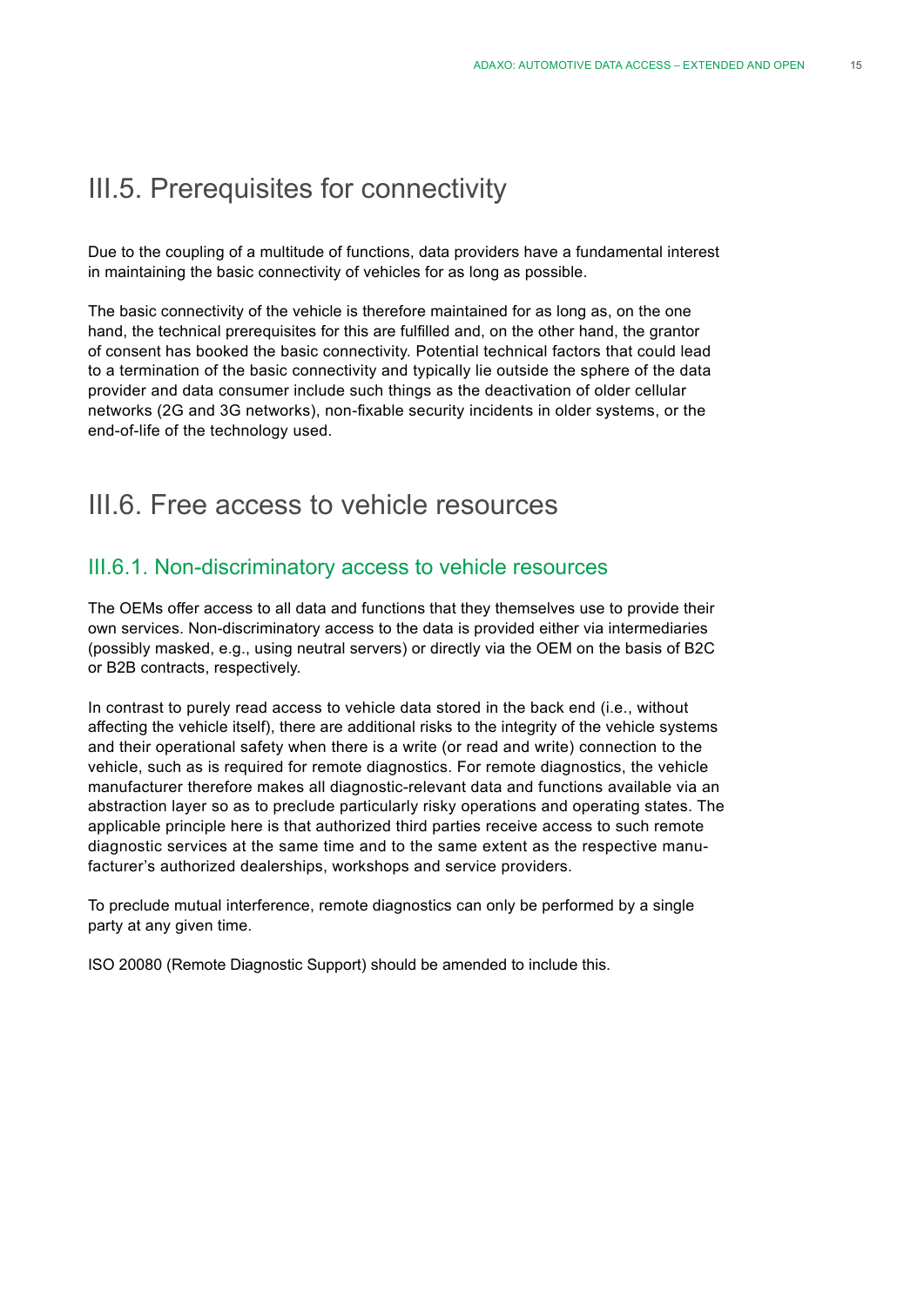Because remote diagnostics and repairs via write access often also include the deactivation of safeguards (e.g., window pinch guard) and changes to actuators (e.g., trailer hitch extension), the service provider must ensure user expertise and a commitment to proper use.

Interaction with the service consumer via HMI uses available technical solutions, and the information is mirrored in the vehicle's HMI. Existing technical solutions can fulfill these requirements.

### III.6.2. Monitoring and enforcement

The monitoring and enforcement of diagnostic mechanisms is supported, if necessary. This can also be via a "structured forum" of the affected parties and possibly with the involvement of the EU Commission. See the recommendation in Section IV.2.

# III.6.3. Prevention of unauthorized business monitoring

The commercial data flow is not monitored by the OEMs, unless this is required for legal, contractual or security reasons. Confidentiality clauses ensure that customer data are not analyzed, thus preventing reverse engineering of service offerings.

Read data access use case:

- See Section III.2 for the precise authorization workflow as an extension of ISO 20078.
- The grantor of consent (OEM's contractual partner for the telematic request) must be clearly identifiable by the OEM and therefore cannot be masked.
- The service provider and the service providers customers can be masked via a data intermediary (e.g., neutral server). This constitutes non-disclosure in the sense above.

Remote diagnostic support use case:

- Remote diagnostic support (RDS) refers to read and write online access to vehicle systems via the OEM back end for the remote diagnostic and maintenance purposes, i.e., access that can have a direct effect on the vehicle's electrical/electronics system and its components, including actuators.
- The position described below is not restricted to tele-diagnostic and maintenance purposes, but rather can be applied to all remote online access (ROA) use cases (including the use of such remote services as remote door unlock).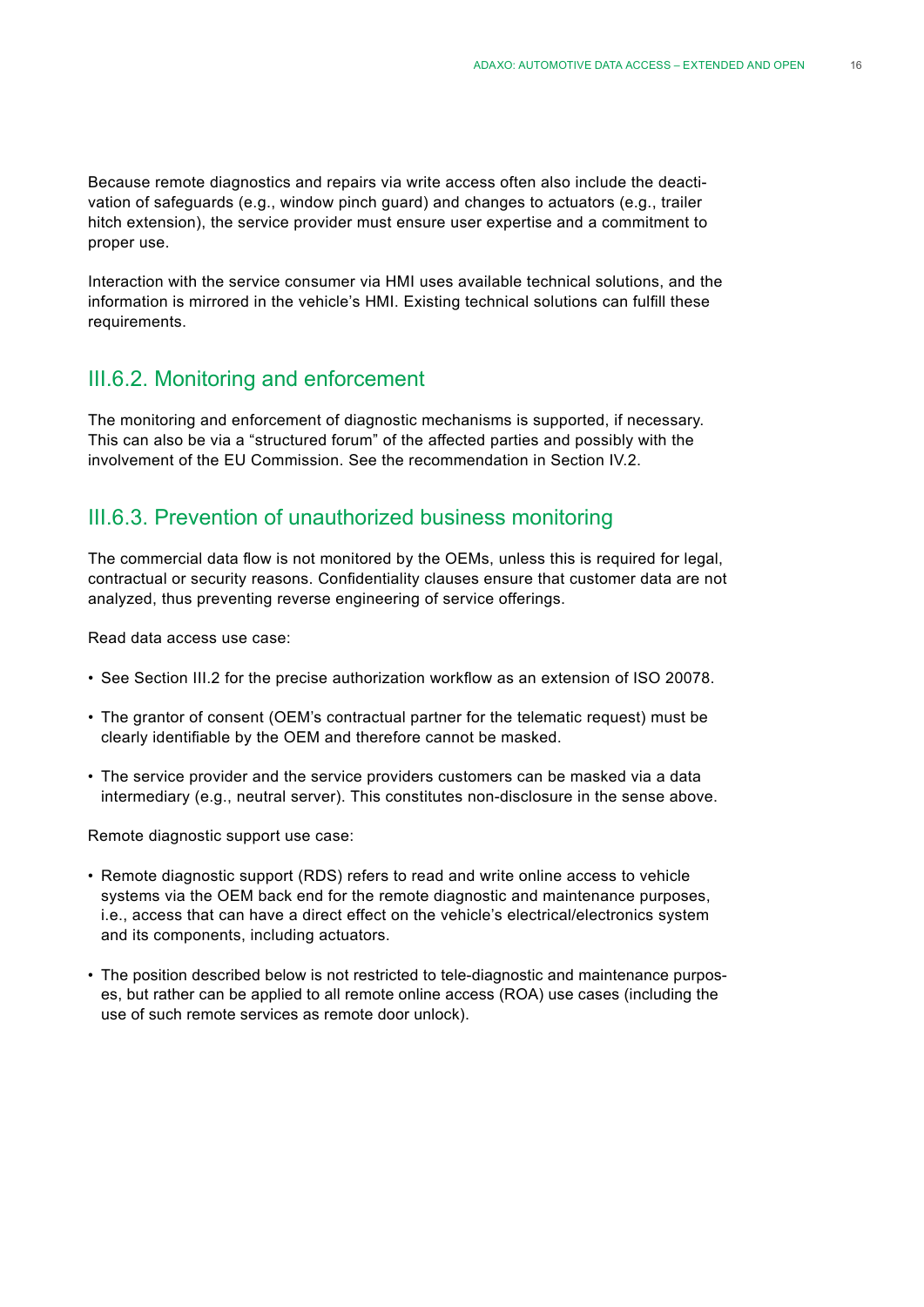- A data intermediary (e.g., neutral server) acts as a technical service provider to the service provider that has concluded a B2B master agreement for RDS with the respective OEM in accordance with the framework conditions.
- Liability remains with the service provider; an RDS contract between the service provider and the OEM is concluded in accordance with the B2B master agreement.
- The data intermediary (e.g., neutral server) handles authentication and authorization of the service provider's customers (individual service unit performing the work).
- The grantor of consent must be clearly identifiable by the OEM and therefore cannot be masked.
- Due to the regulated transfer of liability, the service provider must be clearly identifiable by the OEM and therefore cannot be masked.
- The service provider's customers (individual service unit performing the work) can be masked via an identifiable data intermediary (e.g., neutral server) and identifiable service provider. This constitutes non-disclosure in the sense above for the individual service unit performing the work.

### III.6.4. Access authentication

One has to differentiate between read data access to the OEM back end (without affecting vehicle systems) and write access, e.g., remote diagnostic support (RDS) to the vehicle via the OEM back end, since a regulated transfer of liability from the OEM to the service provider must be ensured in the event of direct access to the vehicle.

- Read data access:
	- See Section III.2 for the precise authorization workflow as an extension of ISO 20078).
	- The grantor of consent (OEM's contractual partner for the telematic request) must be clearly identifiable by the OEM and therefore cannot be masked.
	- The service provider and the service providers customers can be masked via a data intermediary (e.g., neutral server). This constitutes non-disclosure as described in Section III.6.3.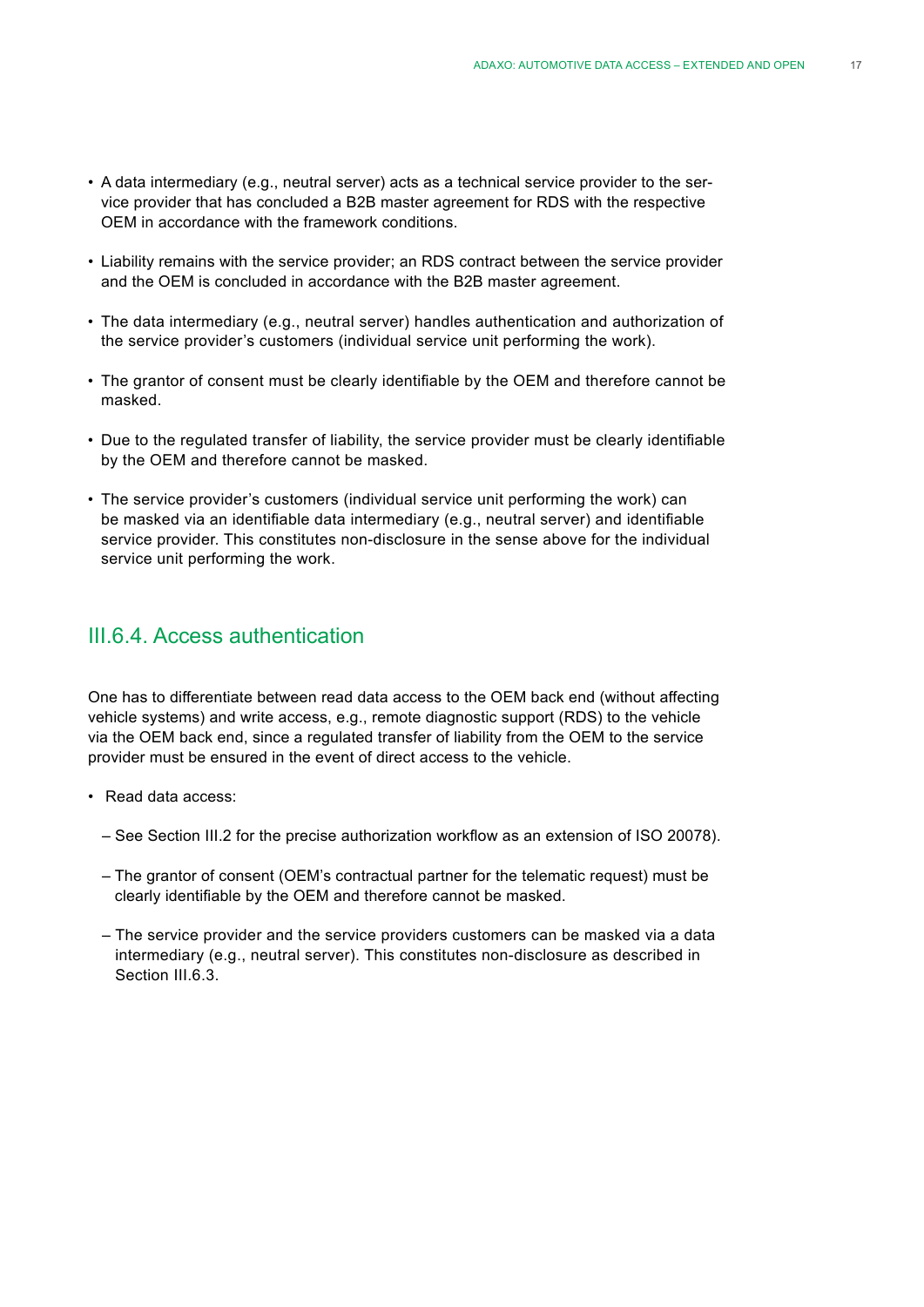- Write data access (e.g., remote diagnostic support, RDS):
	- Remote diagnostic support (RDS), ISO 20080, refers to read and write online access to vehicle systems via the OEM back end for the remote diagnostic and maintenance purposes, i.e., access that can have a direct effect on the vehicle's electrical/electronics system and its components, including actuators.
	- The position described below is not restricted to tele-diagnostic and maintenance purposes, but rather can be applied to all remote online access (ROA) use cases (including the use of remote services like remote door unlock).
	- A data intermediary, e.g., neutral server) can act as a technical service provider to the service provider by concluding a standard master agreement for RDS with each OEM in accordance with the framework conditions.
	- Liability remains with the service provider; an RDS contract between the service provider and the OEM is concluded in accordance with the standard master agreement.
	- If a data intermediary (e.g., neutral server) is used, the data intermediary handles authentication and authorization of the service provider's service consumer (individual service unit performing the work).
	- The grantor of consent must be clearly identifiable by the OEM and therefore cannot be masked.
	- Due to a regulated transfer of liability, the service provider must be clearly identifiable by the OEM and therefore cannot be masked.
	- The service provider's customers (individual service unit performing the work) can be masked via a data intermediary (e.g., neutral server) and identifiable service provider. This constitutes non-disclosure as described in Section III.6.3.

### III.6.5. Liability

One has to differentiate between read data access to the OEM back end (without affecting vehicle systems) and remote diagnostic support (RDS) to the vehicle via the OEM back end, since a regulated transfer of liability from the OEM to the service provider must be ensured in the event of direct access to the vehicle. The liability for RDS remains with the service provider; an RDS contract between the service provider and the OEM is concluded in accordance with the B2B master agreement. With RDS, the service provider must be clearly identifiable by the OEM and therefore cannot be masked due to the regulated transfer of liability.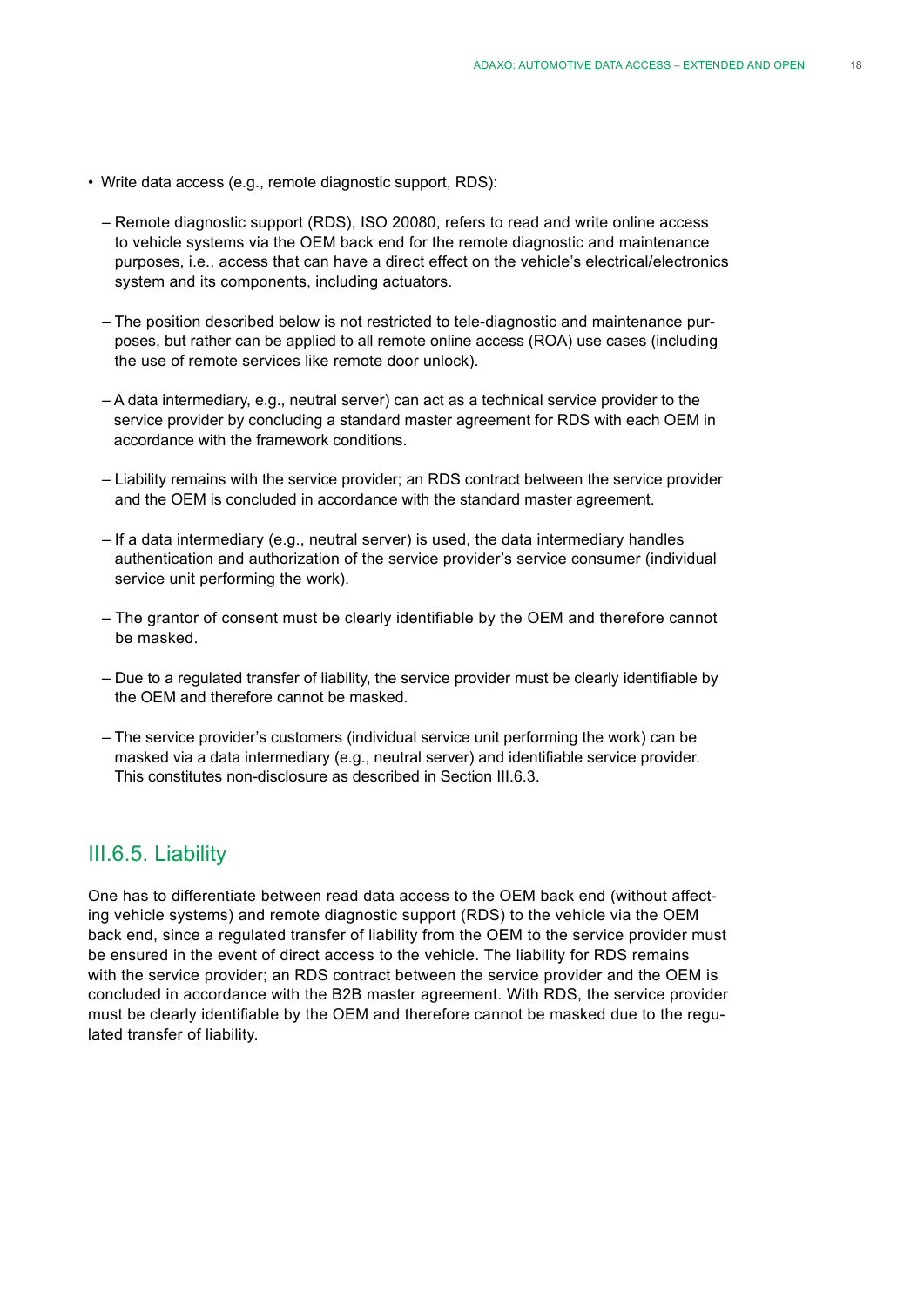### III.6.6. Identification of the end customer

End customers can be both grantors of consent and service consumers.

With read access, the service consumers of the service provider can be masked via a data intermediary (e.g., neutral server).

But with RDS, the service provider must be clearly identifiable by the OEM and therefore cannot be masked due to the regulated transfer of liability. The service consumers of the identifiable service provider (individual service unit performing the work) can, however, be masked by the data intermediary (e.g., neutral server).

In both use cases above, the grantor of consent cannot be masked due to the required telematic contract for basic connectivity.

# III.7. Illustration of various data architectures in the vehicle

The data architecture in the vehicle differentiates clearly between a public (A) and private (B–E) area comparable to an internet, in which public information is accessible, and an intranet, which is protected with security measures, for example.

Area A is for data that are made available to authenticated third parties via scalable and standardized interfaces. The data set in A is expanded continually.

We differentiate here between an ExVe interface, which is available on the OEM back end (A1), and an onboard interface that can only provide data for specific use cases (A2).

Cybersecurity requirements determine to what extent and for which purpose data can be made available. Due to the greater risks of onboard access, the potential extent of the available data will be smaller with A2 than with A1.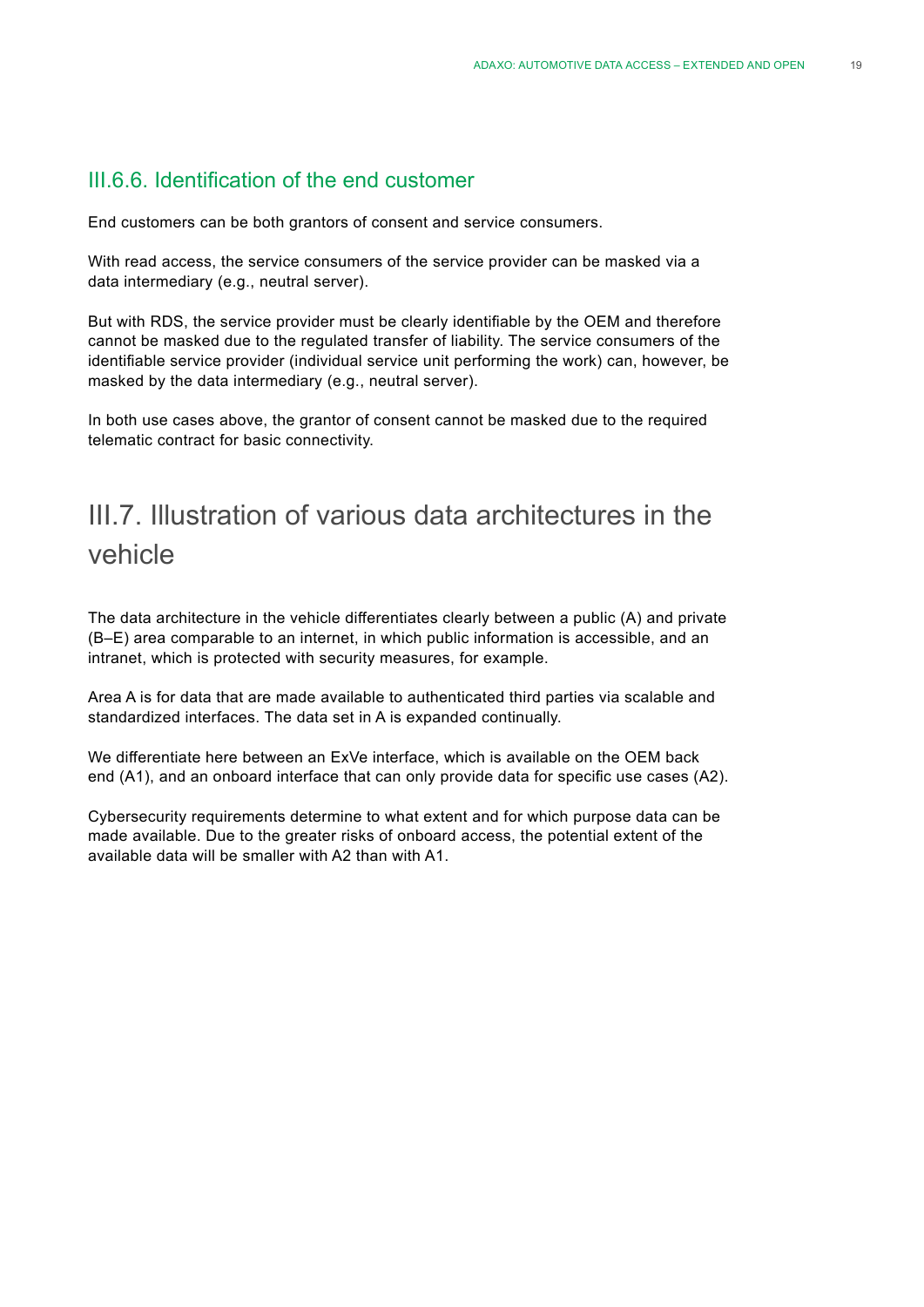

#### Various data architectures in the vehicle

**Detailing Cases B and C:** (B) Data directly available as an onboard resource are made available that can be elevated to Level A. (C) These data can be preprocessed to make additional data available. This requires additional resources, however.

Data that can be assigned to B and C and should be made available in A require an additional B2B contract between the OEM and the third party, i.e., this is only possible with the consent of the OEM or on the basis of a legal foundation. On the basis of such an agreement and its technical possibilities, the OEM will provide the third party with additional data from the vehicle via the interface (Case B) or will perform onboard preprocessing (Case C). The third party must provide the specification for such preprocessing in the form of requirements or pseudocode and the OEM performs the integration. The specification must consider data economy, adequate interface width (number of data points) and latency, as well as event-based timeliness and processing frequency.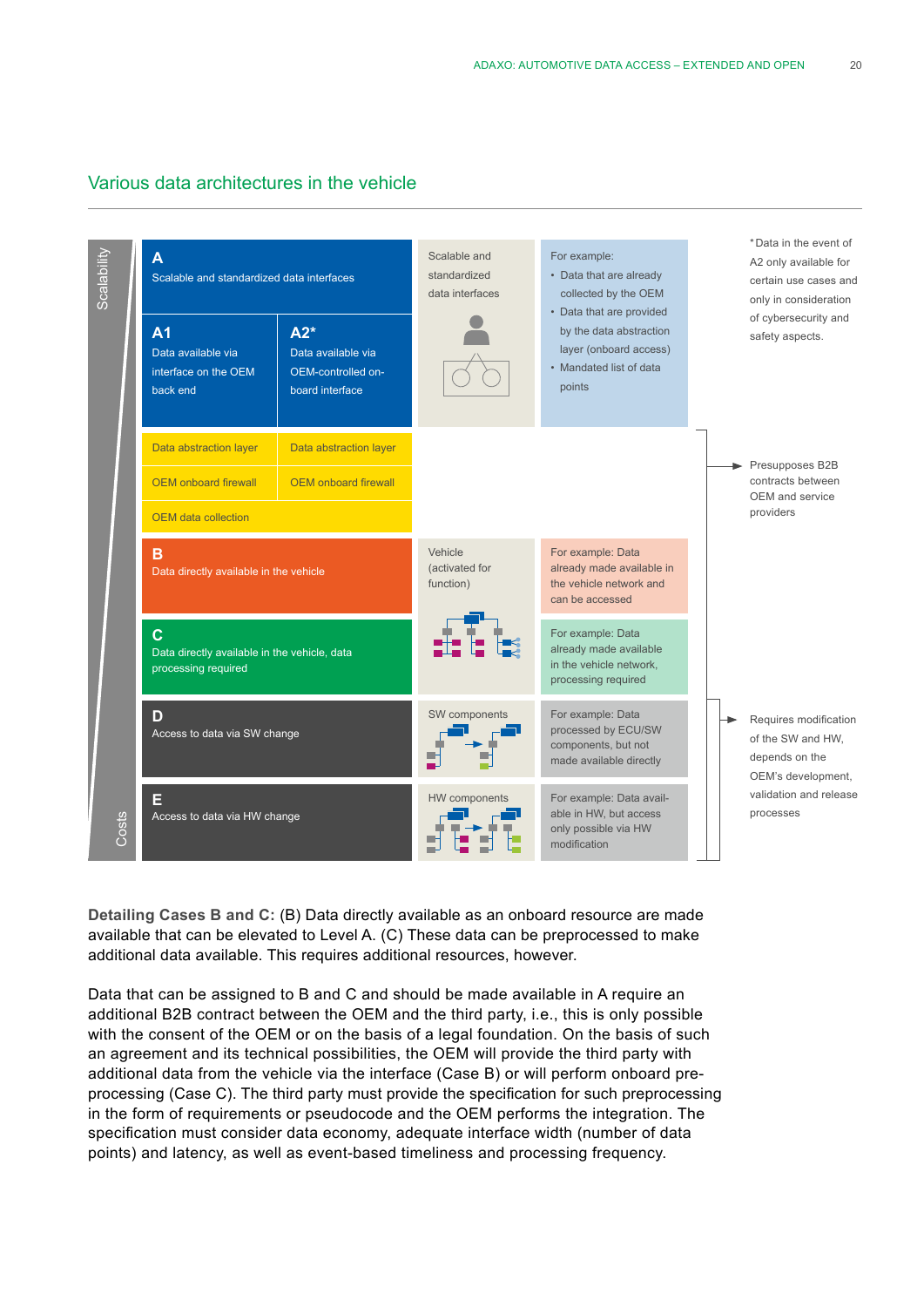**Detailing Cases D and E:** There is also data that cannot be accessed yet (D and E). In the case of D, data collection is only possible with a change to the software components. For example, a date has been computed by an ECU but not yet transmitted. In the case of E, collection is only possible with a change to the hardware components, e.g., if the ECU is not technically connected to the abstraction layer or sensors are not installed.

Use cases that can assigned to D and E therefore require an additional B2B contract between the OEM and the third party, i.e., they are only possible with the consent of the OEM or on the basis of a legal foundation.

The deeper the collection of data goes into the architecture, the more complex (cost and time) the implementation is.

The development of software for vehicle systems and software for data provision are subject to clear guidelines, such as requirements specifications, manufacturer-specific standards and design guidelines, industry-wide security and functional safety guidelines, and regulatory framework conditions. In addition, resource requirements (e.g., RAM and CPUs) are agreed individually.

Validation and approval processes defined and used by the vehicle manufacturer itself must be observed, as safety and security requirements, for example, can only be mastered by considering the entire system (see, in particular, variant diversity, test application and safeguarding processes).

The development and integration of software decoupled from these processes is therefore not feasible.

The vehicle manufacturer is always responsible for the integration, functional safety and security, as well as configuration and resource management. As it stands today, the possible integration of third-party software is only feasible under the additional premise of disclosing the source code.

All data are abstracted prior to their provision to third parties. The aim of this abstraction is to make the purely technical vehicle signals usable and to describe them as independently as possible from manufacturer and vehicle generation (e.g,. vehicle signal specification, VSS). Access to the data provided always occurs above this abstraction layer. The degree of abstraction can vary depending on the E/E architecture generation. The current high integration effort for secure data provision can possibly be reduced in future E/E architecture generations through the use of virtualization and software isolation technologies.

The ADAXO concept also enables the representation of new content, possibly with the help of HW or SW changes in the vehicle. The ADAXO concept supports the functional safety requirements implemented in the vehicle (e.g., ASIL conformity of vehicle functions).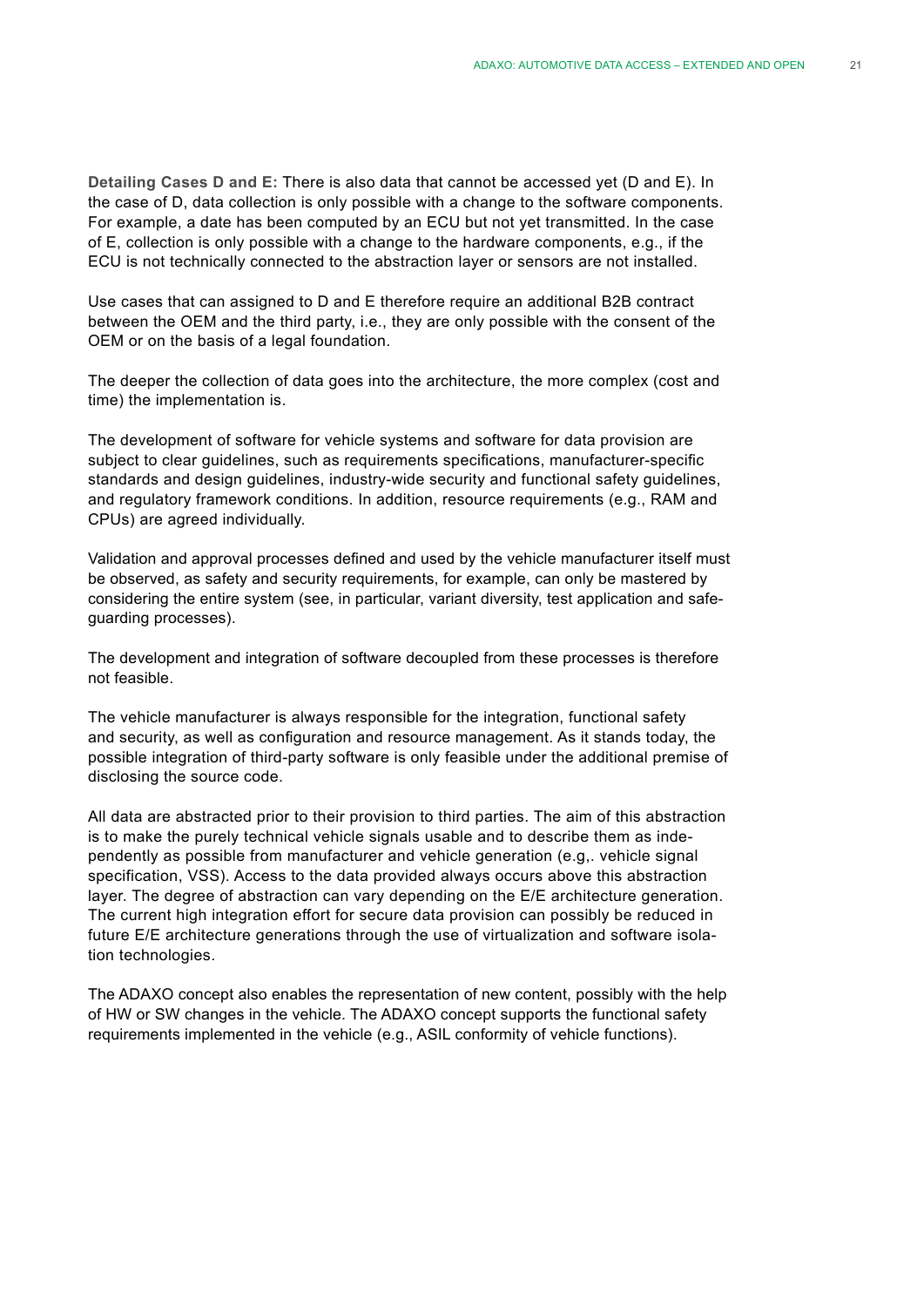In contrast to purely read access to vehicle data available via the interface, (i.e., without affecting the vehicle itself), there are additional risks to the integrity of the vehicle systems and operational safety when functions are used.

For remote diagnostics (or write access via the onboard APIs), the vehicle manufacturer makes all diagnostic-relevant data and functions available via an abstraction layer so as to preclude particularly risky operations and operating states. The applicable principle here is that authorized third parties receive access to such remote diagnostic services and writing onboard APIs to the same extent and for the agreed purpose as the respective manufacturer's authorized dealerships, workshops and service providers.

Note: The detailed flow of the remote diagnostic use case can be found in Attachment V.2.

The vehicle must be adequately secured for write access, e.g., against rolling away or persons getting trapped in the window. This secured state must be confirmed in the vehicle via the HMI (if the vehicle isn't locked) or by a responsible person via an app (if the vehicle is locked). Corresponding legislation is recommended.

### III.7.1. Installation and execution of onboard software

As new architectures are introduced, hypervisor technologies will become available, for example, which will enable hardware abstraction to the extent that the preprocessing of information will also be possible by third parties in the future.

The use of onboard resources harbors additional risks for the integrity of the vehicle systems and operational safety. Whenever possible options or developments are considered, all the companies always give top priority to the safety of all road users and those involved in the repair process.

Validation and approval processes defined and used by the vehicle manufacturer itself must be observed, as safety and security requirements, for example, can only be mastered by considering the entire system (see, in particular, variant diversity, test application and safeguarding processes).

The development of software for vehicle systems and software for data provision are subject to clear guidelines, such as requirements specifications, manufacturer-specific standards and design guidelines, industry-wide security and functional safety guidelines, and regulatory framework conditions. In addition, resource requirements (e.g., RAM and CPUs) are agreed individually.

The development and integration of software decoupled from these processes is therefore not feasible.

The vehicle manufacturer is always responsible for the integration, functional safety and security, as well as configuration and resource management. As it stands today, the possible integration of third-party software is only feasible under the additional premise of disclosing the source code.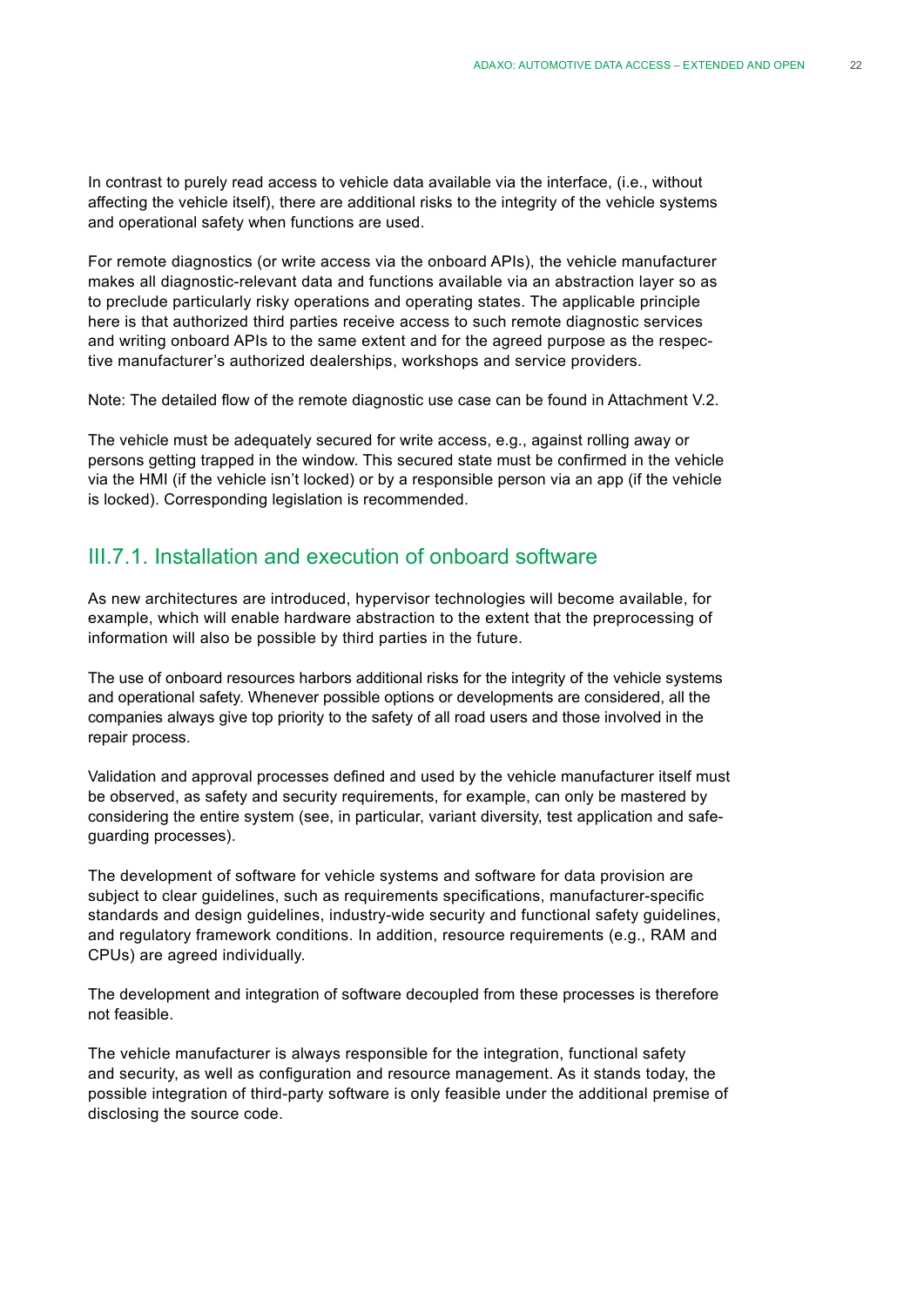Fundamentally, though, only the company responsible for certifying the vehicle can approve software and manage vehicle resources (e.g., bandwidths for data transmission in the vehicle). This must be done in accordance with regulatory requirements (e.g., UNECE R155 on cybersecurity), certification aspects and the requirements for software update management systems (UNECE R156) if software from third parties is installed in the vehicle.

To this end, guidelines should be prepared in collaboration with the associations to provide a secure basis for the installation of third-party software in vehicles. The structured forum described in Section IV.2 can provide a foundation for this.

### III.7.2. Interaction with the driver via HMI (human-machine interface)

The following conditions must be observed when accessing the HMI (incl. display and control elements):

- legal guidelines, driver distraction guidelines analogous to those from the NHTSA, ethical/ moral guidelines;
- HMI design guidelines, e.g., type sizes, layout, driver centricity, animations;
- architecture, resources and security guidelines.

Depending on the technologies used (OEM-specific solution or projected mode), this governance role is assumed by the vehicle manufacturer or the party responsible for the platform (e.g., Apple for CarPlay). The technologies also differ with respect to functionality, scalability, and the time and costs required for implementation.

For reasons of functional safety, certain displays/signals may not follow immediately or at all (such as streaming video while driving).

Assessment criteria:

- Scalability for the OEM: Effort for the OEM to test and approve third-party solutions must be manageable.
- Scalability for the third party: Minimal adaptations required for each OEM or solution can be used universally.
- Fulfillment of third-party requirements: functional requirements, e.g., maintenance applications, interaction with the customer.
- Short-term achievability: Technology is already available in the market or can be introduced in the short term.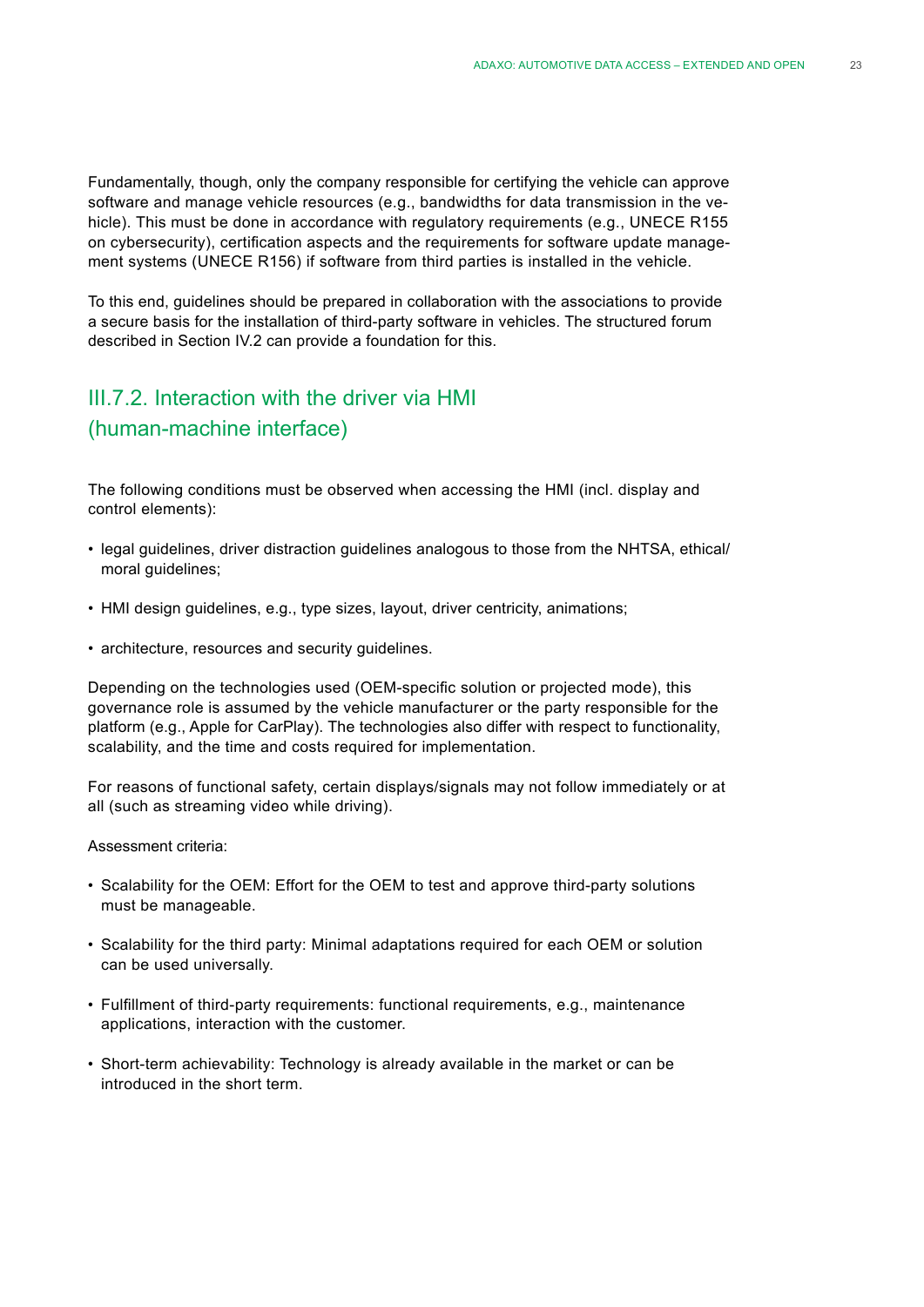#### Technologies assessment

|                                                                        | Projected mode                                                     | <b>Notifications</b>                                                                                                   | Native app on head unit<br>(OEM app store)                                |
|------------------------------------------------------------------------|--------------------------------------------------------------------|------------------------------------------------------------------------------------------------------------------------|---------------------------------------------------------------------------|
| Description                                                            | Availability of projected<br>mode in all vehicles/<br>cross OEM    | Opening of ConnectedDrive<br>messaging service for<br>third parties                                                    | Third-party development of<br>Android apps, inclusion in<br>OEM app store |
| Functionality                                                          | Proprietary applications<br>on the basis of permitted<br>templates | Informational notifications<br>with message content (text)<br>and sender (navigable ad-<br>dress and telephone number) | Proprietary applications<br>(Android app)                                 |
| Technology providers<br>and governance                                 | Apple/Google                                                       | <b>OEM</b>                                                                                                             | <b>OEM</b>                                                                |
| Cross-brand ecosystem/<br>scalability from third-<br>party perspective | $+++$                                                              | $^{++}$                                                                                                                | $+$                                                                       |
| <b>Effort OEM/scalability</b><br>from OEM view                         | $^{+++}$                                                           | $^{++}$                                                                                                                |                                                                           |
| Fulfillment of third-<br>party requirements                            | $\Omega$                                                           | $\ddot{}$                                                                                                              | $+++$                                                                     |
| Short-term<br>achievability                                            | $^{++}$                                                            | $++$                                                                                                                   |                                                                           |
| Potential for improvement                                              | Extension of permitted<br>functions                                | Integration into CarData API,<br>possibly return channel                                                               |                                                                           |

- 1. Projected modes
	- a. offer good scalability for the OEM and third party. In the case of projected mode, the third party only has to develop once; OEM adaptations are not required. Testing/ qualification is the responsibility of the platform provider (e.g., Google or Apple), for whom this is a core business, unlike for the OEMs.
	- b. can be used for end-customer interaction, but not for comprehensive business cases (e.g., remote diagnostics)
	- c. are available immediately.
	- d. must be extended beyond the currently available domains messaging, infotainment and navigation, i.e. the functional requirements of the third parties have not yet been met. Joint approach to, for example, Apple/Google regarding expanding the functionalities of projected modes. The use of projected modes in the market is growing quickly (particularly in the USA), so it can be assumed that the number of available domains will be expanded.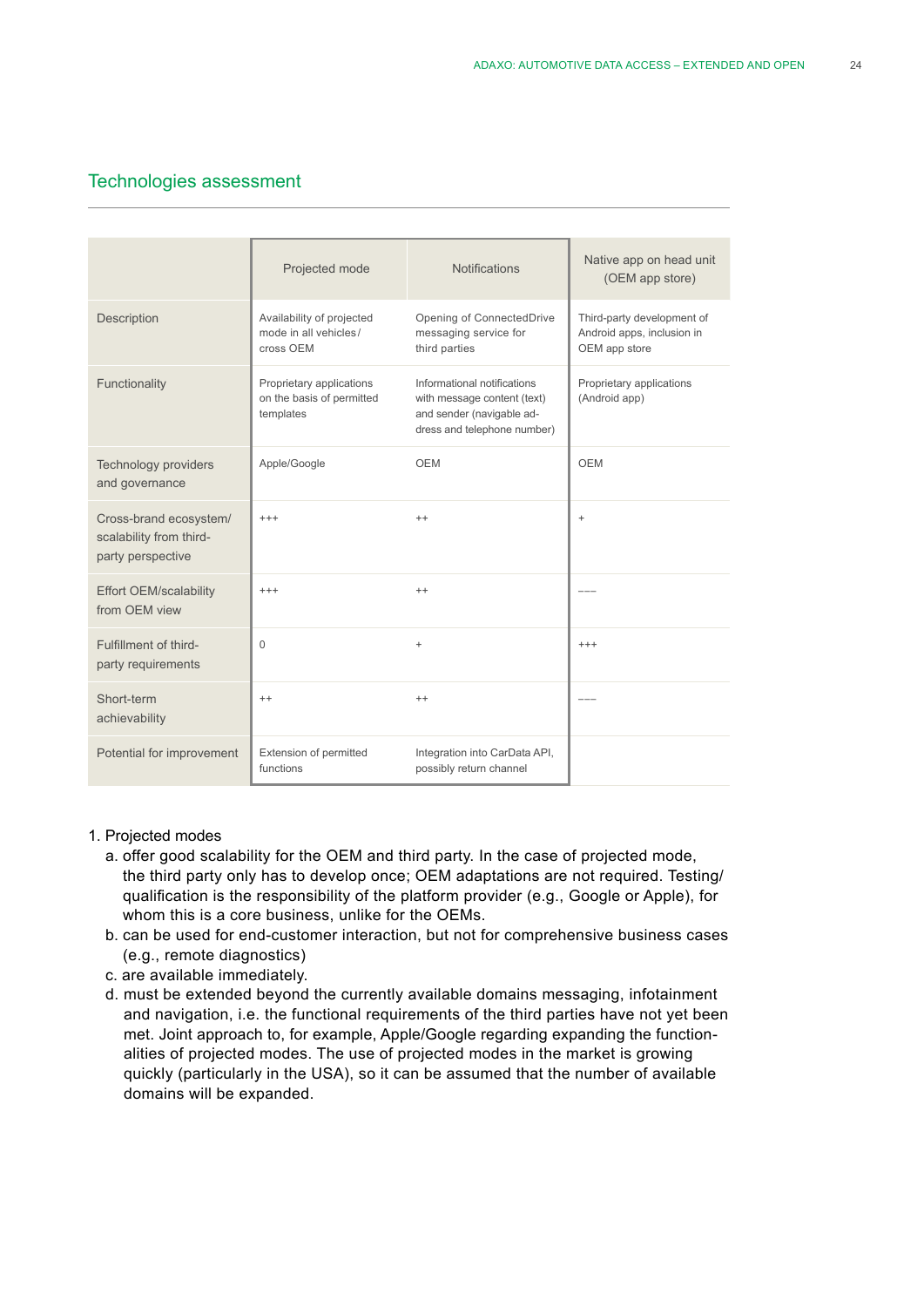#### 2. Message centers

- a. offer good scalability for the OEM and third party.
- b. can be used with restrictions for end-customer interaction: text message with limited active content (e.g., geolocation, telephone number), offer return channel for confirmation or similar.
- c. are available immediately.
- d. thus meet the functional requirements of third parties with respect to a large range of use cases, but are limited with respect to interaction possibilities.
- e. standardized formats must be developed.
- 3. OEM native apps (OEM app store)
	- a. offer very limited scalability via OEMs and third parties.
	- b. offer extensive end-customer interaction.
	- c. are partially available.
	- d. thus completely meet the functionalities of the third parties.

Based on the criteria evaluated, an OEM-side offer and the use of technologies 1 and 2 by third parties is recommended (see figure "Technologies assessment"). In addition, third-party offerings must be identifiable as such.

At the moment, Solution 3 does not fulfill the criteria, as it requires extensive development, validation and approval processes (per app and OEM) and thus does not scale.

Various technologies that enable third-party access to the HMI are already available today. However, only two can be used scalably by OEMs and third parties. These can be combined with off-board and onboard APIs as described in Section III.7.1.

# III.8.Access via the onboard diagnostic (OBD) interface

All data and functions available to the manufacturer's workshops via the OBD interface are also made available without discrimination to third-party providers. Access details are laid down in the EU Type Approval Regulation 2018/858, Annex X, No. 2.9. If vehicle manufacturers have taken measures, e.g., the introduction of certificate diagnostics, as part of the implementation of UNECE Regulation R155 and R156 (Cybersecurity and SUMS), these will also be made available to independent market participants without discrimination, subject to verification/obtaining the relevant certificates.

The OBD access is retained for repair and error diagnostics. The OBD interface is modified in accordance with the new requirements and per the state of the art. Data are made available as described in Section III.7.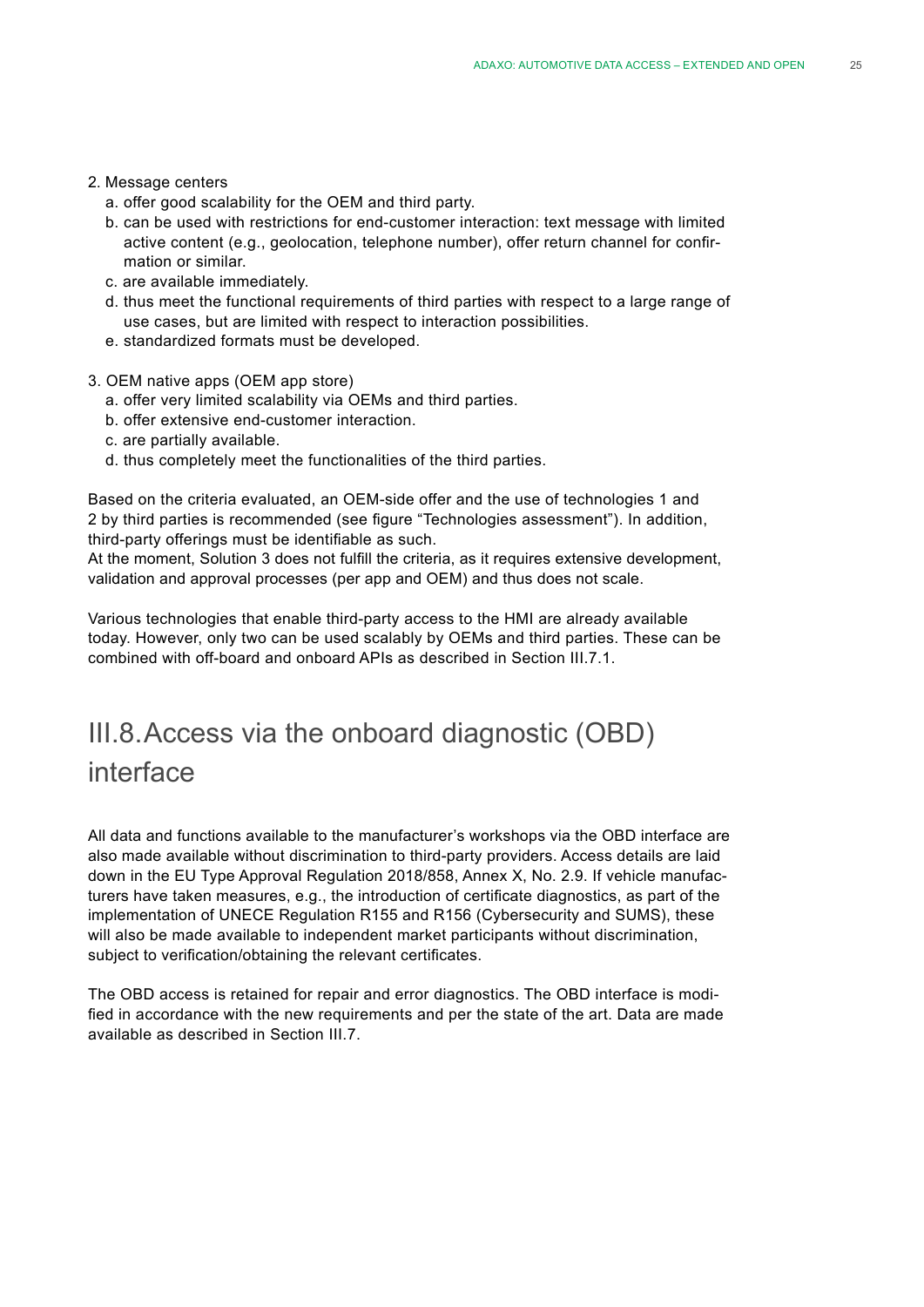# IV Progressive recommendation for action from a holistic concept for the automotive sector

The ADAXO concept enables access to vehicle data in a manner that is more secure, more competitive and fosters innovation.

The objectives and recommendations for action are summarized in this concluding section.

# IV.1. Premises and primary objectives

**The two elementary objectives of ADAXO are:**

• **"We empower customers to create added value for themselves and society using vehicle and mobility data."**

The decision about the user of personal vehicle and mobility data lies directly with the customers (authorized parties). They alone decide where the added value from the sharing of their data should be created in order to make their personal mobility and mobility for all safer, more sustainable and more convenient.

The VDA member companies have focused their concepts on the customers, enabling them to generate added value from their data.

The recommendations for actions are intended to establish the conditions required in fair collaboration with other market participants.

• **"We support the direction taken by the European data strategy to foster innovations and future-oriented business models."**

Vehicle and mobility data are an important lever for fostering innovations and business models that will make Europe competitive for the future. These can be new business models of startups, for example, that arise from the merging of widely diverse and also explicitly cross-sector data sources. However, even established business models, e.g., in the independent maintenance and repair sector, can improve their added value and services through the use of data.

All of this contributes to making the European economic zone more globally competitive and resilient. The VDA member companies see it as their obligation to also contribute in the data economy to Europe's future viability. European values and principles, which are formulated in the European data strategy, are the foundation of how we go about this.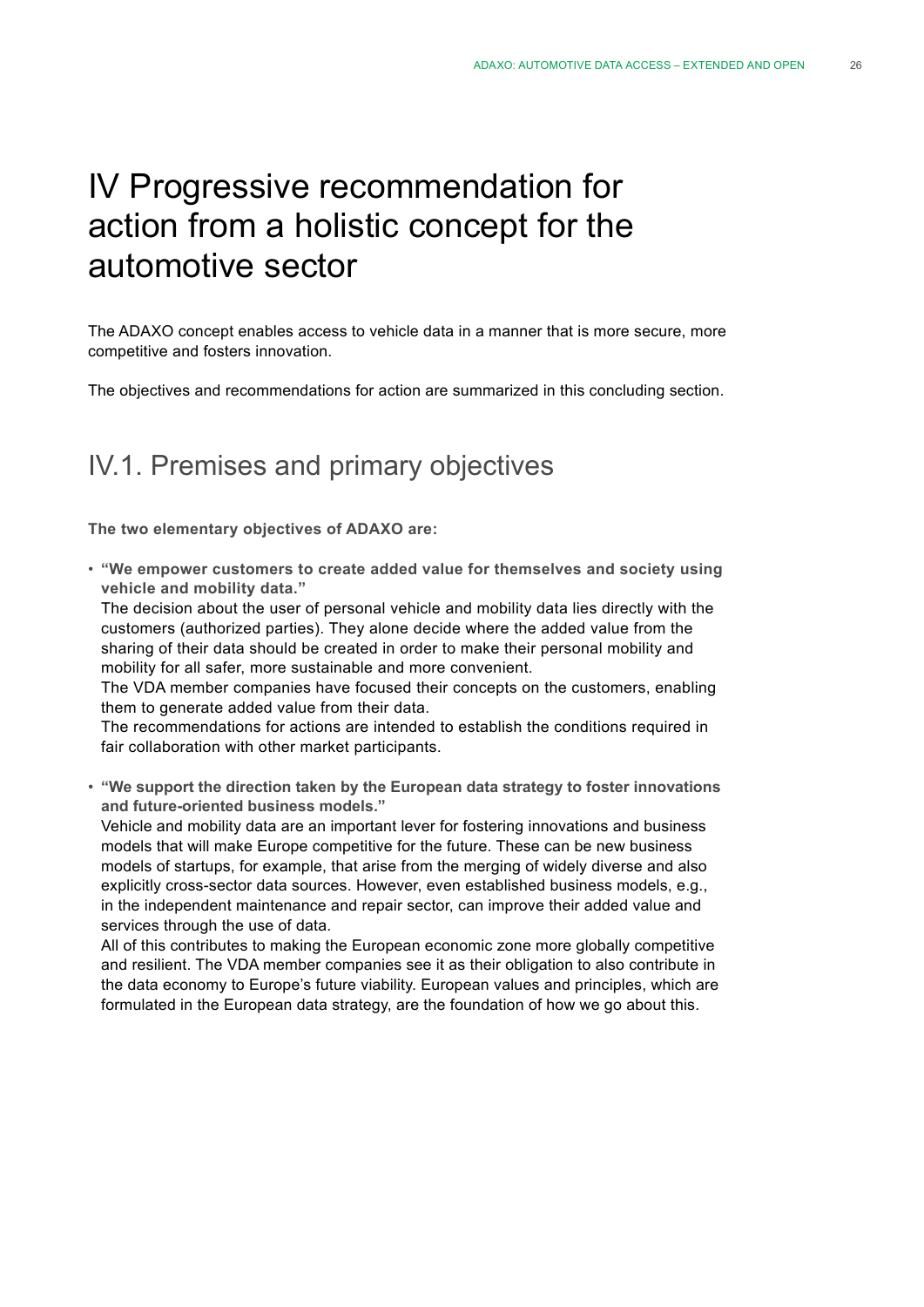**The following conditions must be met:**

• **Safety first** 

A car is not a smartphone. Access to vehicle data can only occur with uncompromising attention to the safety of the vehicle and its occupants. No innovation and no business model justifies jeopardizing vehicle users or the inappropriate use of their personal data. Absolute compliance with all applicable regulations regarding cybersecurity, data protection and software update management is the framework for ensuring this level of safety.

• **Fairness**

The VDA member companies agree that added value from data can only be created on the basis of business models that work for all involved. The common objectives can only be reached if all market participants share data.

# IV.2. Recommendation for action to implement a data economy within the automotive industry

With the joint ADAXO concept, the VDA member companies support the objectives of the European Union and thus also explicitly the objectives of the EU data strategy for strengthening Europe's data economy, and also the defined objective of creating a digital single market. $8$  The technical framework and implementations required for this – see Section III – make it possible, whilst ensuring compliance with the FRAND conditions and with the extended vehicle concept, to further foster data use and data exchange for third parties seeking data. Furthermore, the systemic integrity of the vehicles and accordingly the imminent safety of all road users can be ensured in accordance with essential safety aspects (incl. cybersecurity) and thus make a relevant contribution in the direction of Vision Zero9.

Core elements therefore also include the continued participation of market participants in new innovations and business models as well as a harmonizing approach to be strived for within the European Union. In light of this, we recommend ensuring consistent compatibility with horizontal regulations (incl. Data Act and Data Governance Act).

The German automotive industry therefore recommends the following actions:

**(1) Data sovereignty:** Access to data is always provided while preserving the customer's data sovereignty and while ensuring cybersecurity on the basis of the extended vehicle concept and under FRAND conditions.

<sup>8</sup> https://eur-lex.europa.eu/legal-content/EN/TXT/PDF/?uri=CELEX:52015DC0192&from=EN

<sup>9</sup> https://op.europa.eu/en/publication-detail/-/publication/d7ee4b58-4bc5-11ea-8aa5-01aa75ed71a1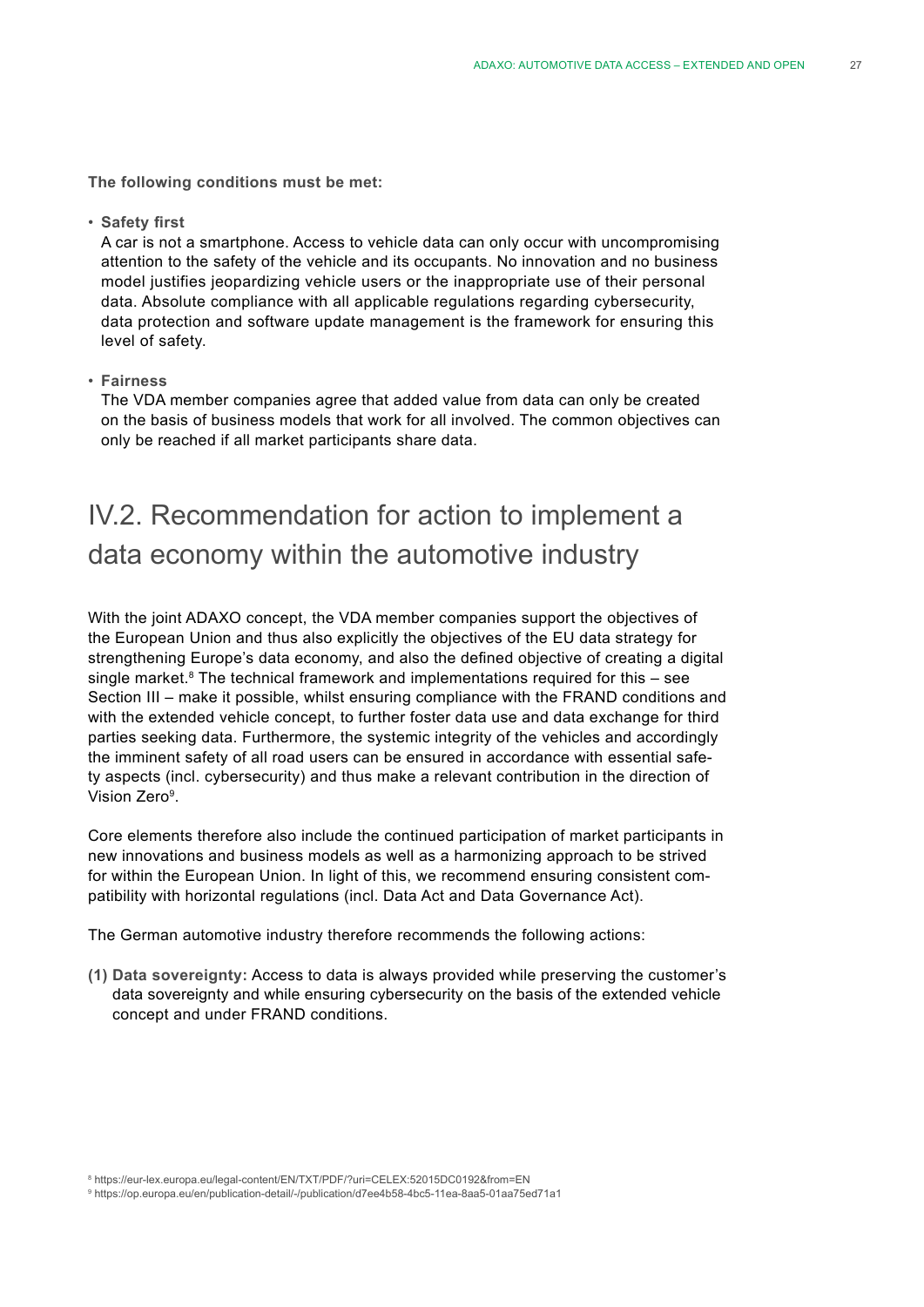- **(2) Authorization management:** The decision-making authority regarding the use of the data ultimately resides with the customer. The transparent and central administration of authorization management at the OEM for the customer also achieves this within the context of cybersecurity and the OEM's overarching responsibility for customer safety.
- **(3) Protection of third-party business models:** It is both technically and contractually ensured that commercial tracking of the data or use cases of third parties is precluded. Accordingly, use of the extended vehicle interface for third parties – individual service providers, marketplaces in the meaning of intermediaries – ensures that the monitoring of use cases can be precluded. Monitoring within a dedicated scope is necessary in light of certain legal, contractual and/or security reasons, as well as for the optimization of data transfer and authorization management.
- **(4) Transparency about available data:** Transparency about the available data (Category  $A$ )<sup>10</sup> of an individual OEM is to be ensured via a viewable data catalog per OEM. The catalog is made available in electronic format via the extended vehicle concept or a corresponding web interface. Further data can be added successively to this catalog due to technical expansions and new vehicle generations. It is also possible to add additional data to Category A on the basis of individual B2B contracts.
- **(5) Uniform framework:** Development of a uniform framework for the description of vehicle data with the aim of creating enhanced transparency and understanding on the part of data users. Accordingly, a common terminology in the sense of a meta data description is to be developed together with more than just the OEMs.
- **(6) Data set for value-added services:** There is a consensus for the development of a basic, initial and cross-manufacturer data set for cross-manufacturer value-added services. The goal is a non-static data set that will develop and adapt over time.
- **(7) Approach:** The premise of an overarching data set and thus also the essential, constant further development of the same is a basic use case and thus a logic based on added value. This use case is to be established by means of a structured forum. It is essential here that any third parties wanting to use the OEM's data as well as the data providers consider and prioritize the concrete data requirements in derivation of relevant use cases, and finally assess them under the premise of general economic viability. Furthermore, as a basic hypothesis, it should be emphasized that the current data basis will fundamentally and constantly expand and continue to develop due to new vehicle generations.

The structured forum should be conducted with the involvement of the relevant data users and the individual OEMs. It is also urged that the EU Commission play a leading role, for example as the organizer and moderator, so that the essential neutrality of the forum is maintained.

The German automotive industry is convinced that the ADAXO concept will make a substantial contribution to the implementation of the European data strategy. We will actively promote its implementation and call on all interested parties to help shape it.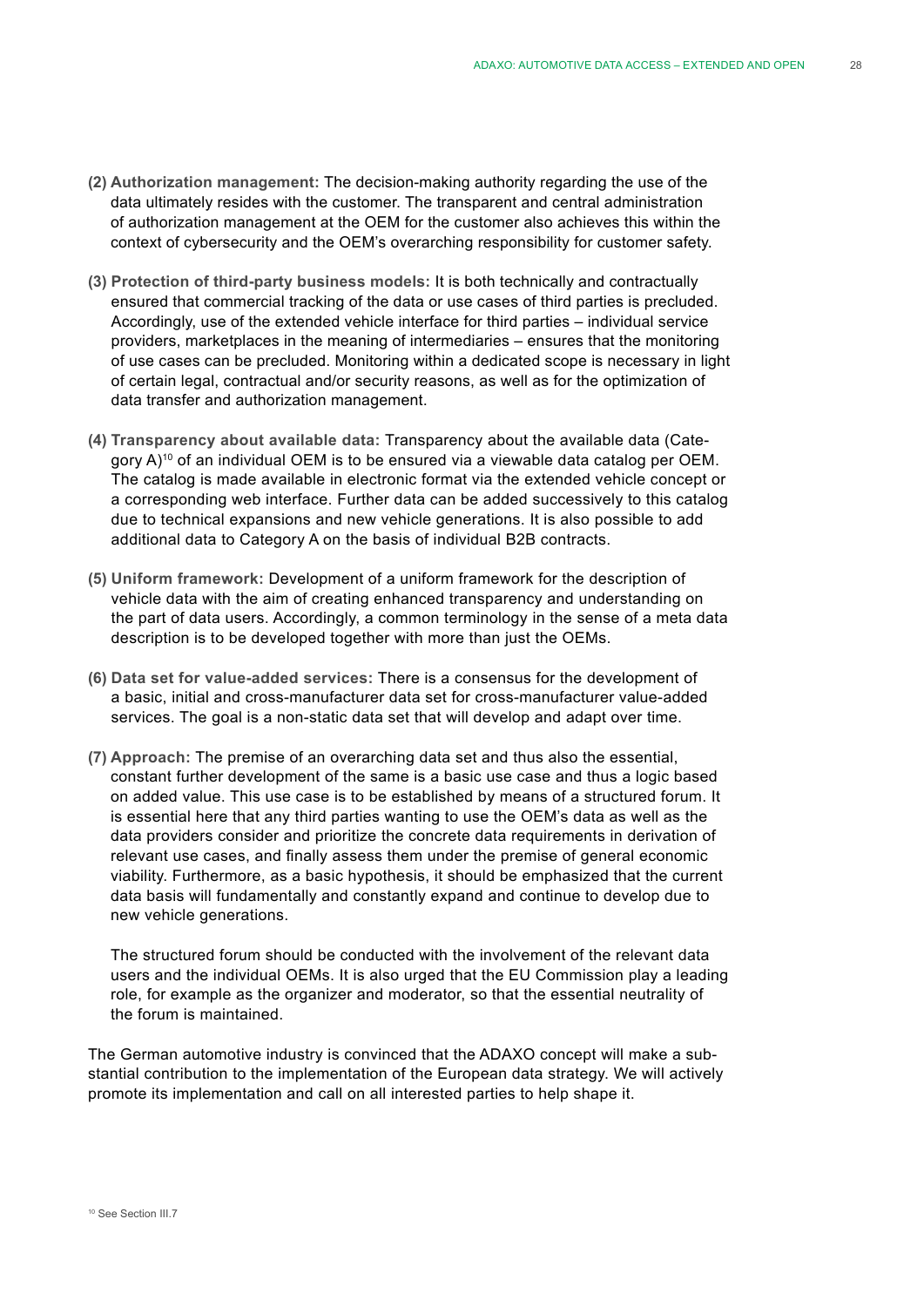# V Attachments

# V.1. EU Commission study: TRL remedy measures and initial evaluation

The study commissioned by the European Commission includes the following recommendations for action, which the study concludes are necessary for the establishment of a functioning data market.

#### 1. Availability of data and functions catalog

Transparency about the availability of data across manufacturers is particularly necessary for the efficient development of independent, third-party services based on vehicle data.

#### 2. Standardization of data and functions

A standardization of the data and functions for services (reading/writing) is intended to make the purely technical vehicle signals more efficiently usable and to describe them as independently as possible from manufacturer and vehicle generation (e.g., vehicle signal specification, VSS).

#### 3. Minimum functions and minimum data set(s)

The availability of data and functions across manufacturers is particularly necessary for the development of independent, third-party services based on vehicle data. This should make possible the initial enabling of third-party multi-brand services with the aim of establishing an ecosystem that continues to grow on the basis of supply and demand.

#### 4. Standard contract terms for B2B contracts

If permissible under antitrust law, uniform contract components would be particularly welcome for the efficient development of independent, third-party services based o n data.

#### 5. Maximum fees for data/function access

Demanding a maximum price can safeguard the provision of new business models. This demand can also have a prohibitive effect on the data offering, however.

#### 6. Preventing inappropriate business intelligence by resource provider

The demand for the prevention of data access analysis serves to protect new business models in development by third parties.

One has to differentiate between read data access to the OEM back end (without affecting vehicle systems) and remote diagnostic support (RDS) to the vehicle via the OEM back end, since a regulated transfer of liability from the OEM to the service provider must be ensured in the event of direct access to the vehicle.

#### 7. Preserving unencrypted OBD access

All data and functions available to the manufacturer's workshops via the OBD interface are also made available without discrimination to third-party providers. Access details are laid down in the EU Type Approval Regulation 2018/858, Annex X, No. 2.9.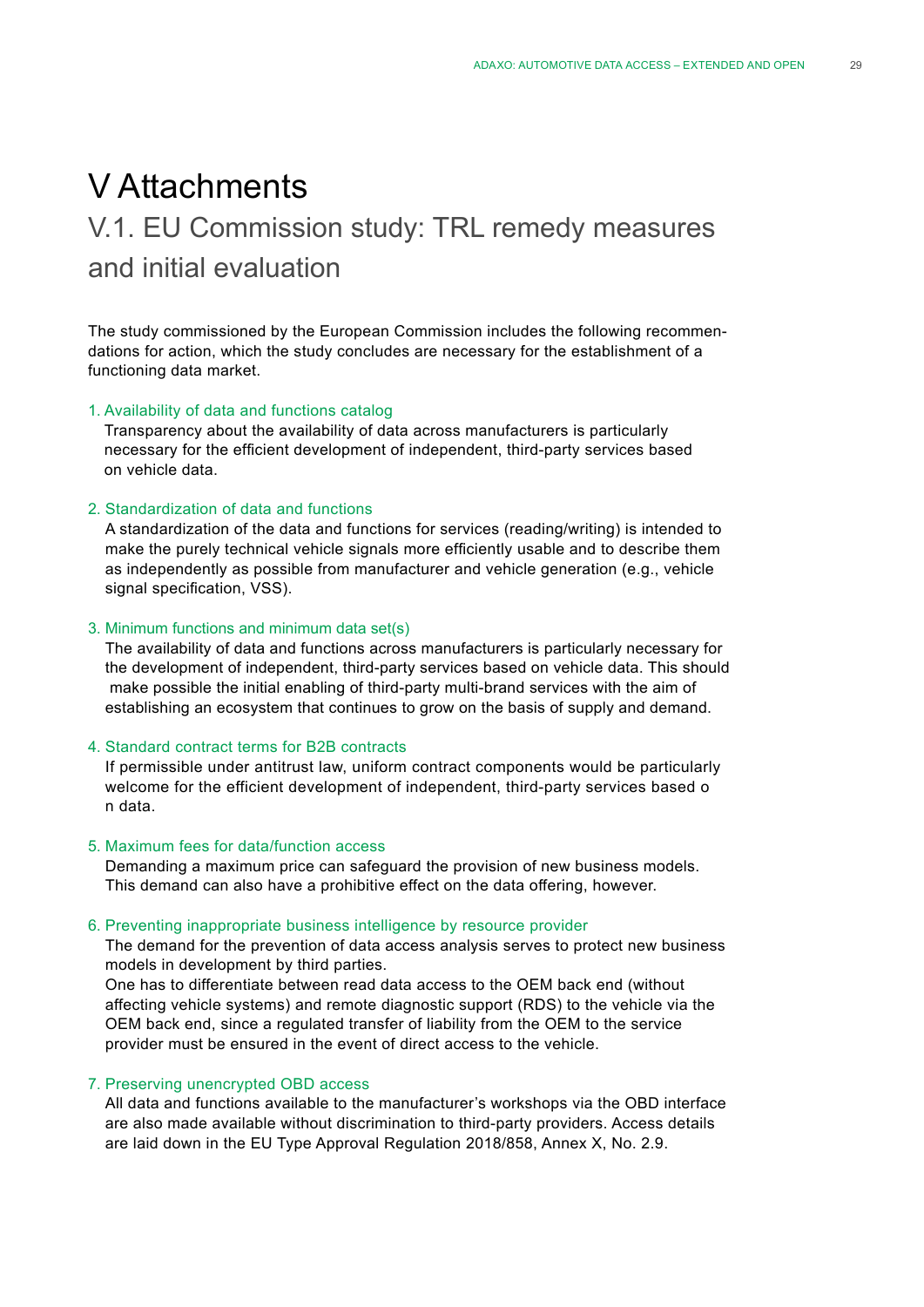#### 8. OEM connectivity contract without bundled services

Data transmission by the vehicle is coupled to a service offer by the OEM, and thus so is the data transmission for third parties. A basic connectivity should make it possible for third parties to offer end customers services on an equal footing.

#### 9. Maximum response times for OEMs

Data and functions should be available in the same quality (latency and trigger) to all market participants (OEMs and third parties). The process of providing new data and functions should strive for market-typical response times to which customers are accustomed when using digital end products and the services based on them.

#### 10. Access to remotely available data and functions based on fair, reasonable and nondiscriminatory (FRAND) principles

In contrast to purely read access to vehicle data stored in the back end (i.e., without affecting the vehicle itself), there are additional risks to the integrity of the vehicle systems and their operational safety when there is a write (or read and write) connection to the vehicle and to its data and resources – i.e., remote diagnostic and maintenance functions. The applicable principle for access by authorized third parties is that they receive access to such remote diagnostic services and functions at the same time and to the same extent as the respective manufacturer's authorized dealerships, workshops and service providers.

11. Reporting information to Commission to monitor compliance with FRAND principles Reports on this subject will be submitted to the EU Commission by the manufacturers, service providers or neutral servers.

#### 12. Separation of duties

The access approver and data holder are not consolidated in one role. The customer, not the data holder, approves access to the data. One has to differentiate here between read data access to the OEM back end (without affecting vehicle systems) and remote diagnostic support (RDS) to the vehicle via the OEM back end. The process must differentiate between OEM, telematic customer (the OEM's contractual partner for the telematic scope) and service providers.

#### 13. Onboard application platform

Enables access to data, functions and resources in the vehicle as well as the interfaces to the customer within the framework of the technical conditions. Additional interfaces must be provided in the vehicle for this. This means that access is provided down to levels that are relevant to safety and vehicle approval.

The development of software for vehicle systems and software for data provision are subject to clear guidelines, such as requirements specifications, manufacturerspecific standards and design guidelines, industry-wide security and functional safety guidelines, and regulatory framework conditions. The vehicle manufacturer is always responsible for the integration, functional safety and security, as well as configuration and resource management. The OEM must therefore ensure at all times that data collection and data use are free of repercussions. This is only possible through the controlled use of data collection and functions. Controlled areas of use must be defined with the vehicle manufacturer for this purpose.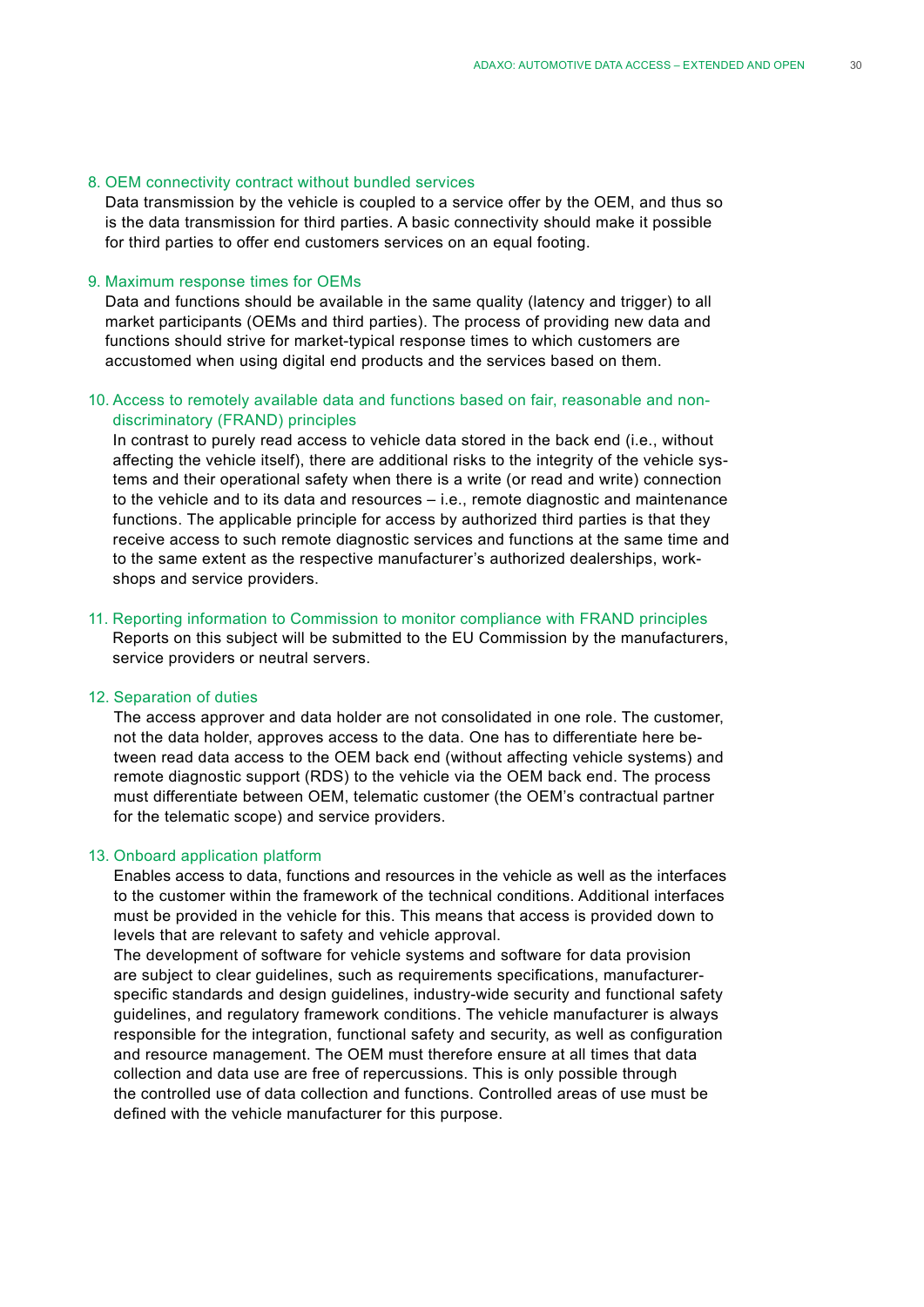#### 14. Specific consent management and identity validation procedures for ExVe

The foundation for data collection and use is the explicit consent of the customer for a specific purpose. With respect to identity validation, one has to differentiate between read data access to the OEM back end (without affecting vehicle systems) and remote diagnostic support (RDS) to the vehicle via the OEM back end, since a regulated transfer of liability from the OEM to the service provider must be ensured in the event of direct access to the vehicle.

# V.2. Detailing remote diagnostic processes

### Remote diagnostic (RD) – Customer journey

| Activity stages: | Phase 1***:<br>Selection of RD service<br><b>Grantor of consent</b>                                                                                                                                                                                                                                                                                           | Phase 2:<br>Ordering of RD service<br><b>Grantor of consent</b>                                                                                                                                                                                                                                                                | Phase 3:<br>Consent<br><b>Grantor of consent</b>                                                                                                         | Phase 4:<br>Use of RD service by<br>service unit                                                          |
|------------------|---------------------------------------------------------------------------------------------------------------------------------------------------------------------------------------------------------------------------------------------------------------------------------------------------------------------------------------------------------------|--------------------------------------------------------------------------------------------------------------------------------------------------------------------------------------------------------------------------------------------------------------------------------------------------------------------------------|----------------------------------------------------------------------------------------------------------------------------------------------------------|-----------------------------------------------------------------------------------------------------------|
| Action:          | <b>Grantor of consent chooses</b><br>RD service of a service unit*<br>via an RD service provider**                                                                                                                                                                                                                                                            | Grantor of consent com-<br>missions the service unit* to<br>perform RD via RD service<br>provider**                                                                                                                                                                                                                            | Grantor of consent gives RD<br>service provider** (poss.<br>intermediary) consent, to<br>request data bidirectionally via<br><b>OEM</b> (read and write) | Service unit* uses the RD<br>service provided by the RD<br>service provider**                             |
| Touchpoint:      |                                                                                                                                                                                                                                                                                                                                                               | • RD service provider web<br>interface<br>• (Poss. Intermediary web<br>interface)                                                                                                                                                                                                                                              | • RD service provider web<br>interface<br>• (Poss. Intermediary web<br>interface)<br>• OEM web interface via<br>OAuth                                    | • RD service provider web<br>interface                                                                    |
| Actor:           | • Grantor of consent                                                                                                                                                                                                                                                                                                                                          | • Grantor of consent<br>• Service unit<br>• RD service provider<br>(poss. commissions inter-<br>mediary)                                                                                                                                                                                                                       | • Grantor of consent<br>• RD service provider<br>(poss. commissions inter-<br>mediary)<br>$\cdot$ OEM                                                    | • Service unit<br>• RD service provider<br>(poss. commissions inter-<br>mediary)<br>$\cdot$ OEM           |
| Environment:     |                                                                                                                                                                                                                                                                                                                                                               | • Access to RD service<br>provider interface                                                                                                                                                                                                                                                                                   | • Access to OEM interface                                                                                                                                | • Access to RD service provid-<br>er interface<br>• Access to the vehicle                                 |
| Description:     | • Grantor of consent decides<br>that the commissioned<br>service unit* can consume<br>the RD service of an RD<br>service provider**<br>• RD service provider** is a<br>qualified service provider<br>for diagnostics (RMI)<br>• Grantor of consent accepts<br>read and write access<br>to the vehicle by the RD<br>service provider**<br>(poss. intermediary) | • Grantor of consent commis-<br>sions the service unit* with<br>the performance of the RD<br>via the RD server of the RD<br>service provider** and trig-<br>gers the consent process<br>• Grantor of consent is in-<br>formed that the service unit*<br>is performing a diagnostic<br>session via the RD service<br>provider** | • Grantor of consent consents<br>that the RD service provid-<br>er** may provide the RD<br>service for the service unit**<br>(poss. via intermediary)    | • Grantor of consent uses the<br>RD service via the service<br>unit* through the RD service<br>provider** |

Individual service unit performing the work = service consumer.

\*\* Remote diagnostic service provider = data consumer.

\*\*\* Presuming: Grantor of consent is already registered with the OEM and the vehicle is linked to a user account.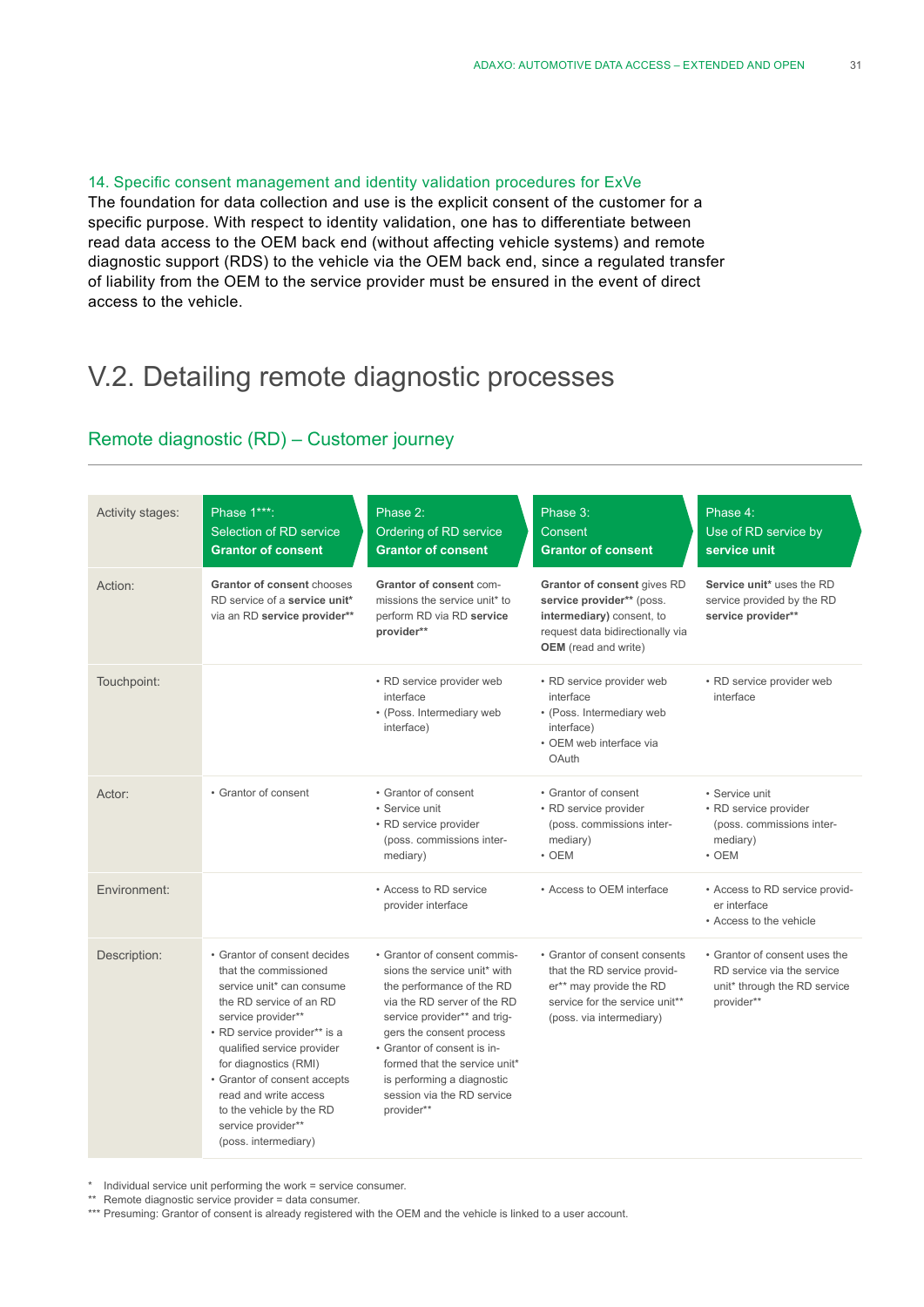

#### Remote diagnostic consent process (Phase 1 – 4)

### Phase 5: Use of RD service by service unit

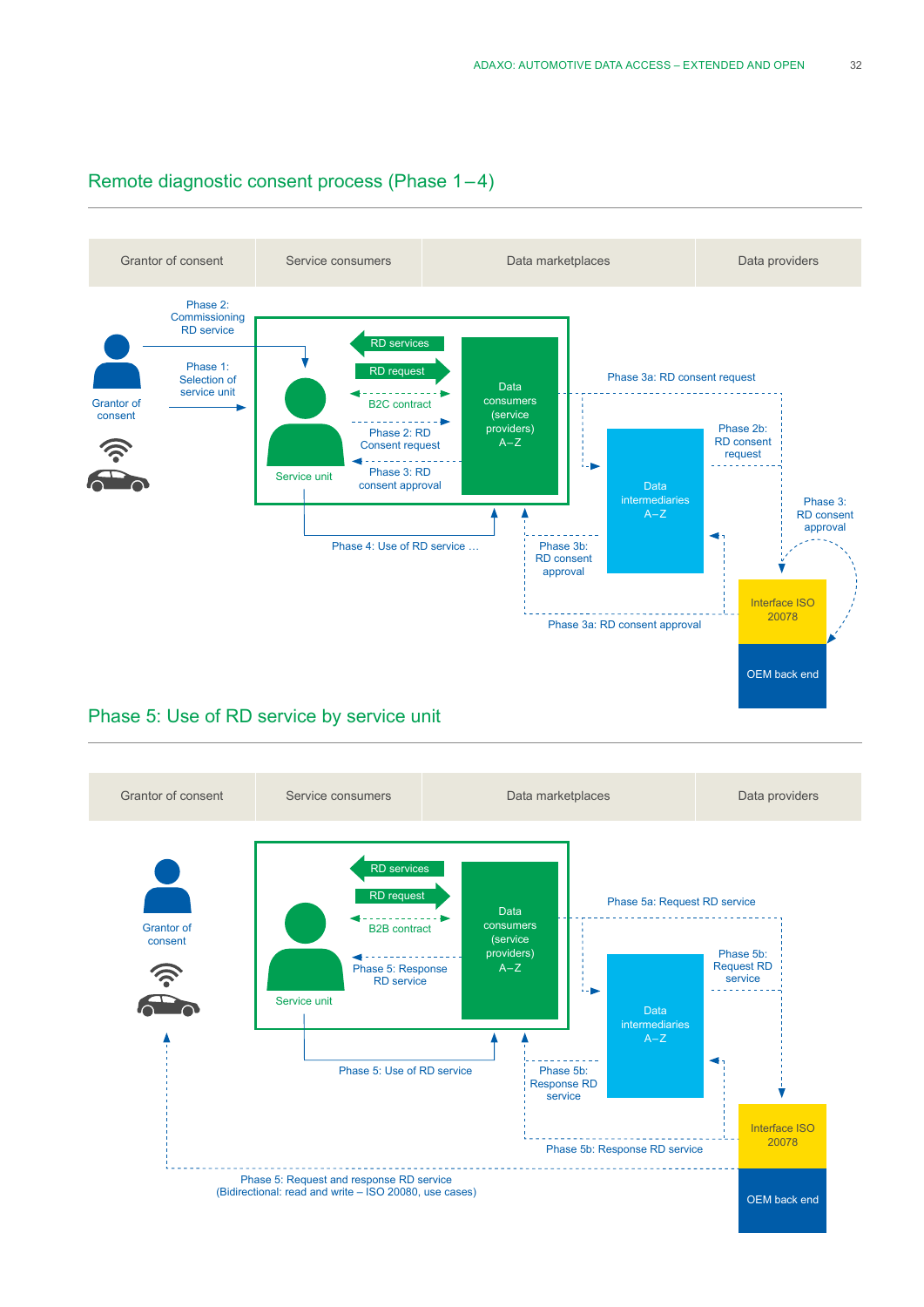# V.3. Glossary

| Abbreviation | Meaning |
|--------------|---------|
|--------------|---------|

| <b>ADAXO</b>     | Automotive Data Access - Extended & Open       |
|------------------|------------------------------------------------|
| <b>API</b>       | Application Programming Interface              |
| <b>ASIL</b>      | Automotive Safety Integrity Level              |
| B <sub>2</sub> B | <b>Business to Business</b>                    |
| B <sub>2</sub> C | <b>Business to Customer</b>                    |
| B <sub>2</sub> G | <b>Business to Government</b>                  |
| <b>CPU</b>       | <b>Central Processing Unit</b>                 |
| <b>CSMS</b>      | <b>Cybersecurity Management System</b>         |
| DA               | Data Act                                       |
| <b>DGA</b>       | Data Governance Act                            |
| <b>DMA</b>       | Digital Markets Act                            |
| <b>DSA</b>       | <b>Digital Services Act</b>                    |
| <b>GDPR</b>      | General Data Protection Regulation             |
| ECU              | <b>Electronic Control Unit</b>                 |
| ExVe             | <b>Extended Vehicle</b>                        |
| <b>FRAND</b>     | Fair, Reasonable and Non-Discriminatory        |
| HMI              | Human Machine Interface                        |
| HW               | Hardware                                       |
| <b>NHTSA</b>     | National Highway Traffic Safety Administration |
| <b>OBD</b>       | On-board Diagnostic                            |
| <b>OEM</b>       | Original Equipment Manufacturer                |
| <b>RAM</b>       | Random-Access Memory                           |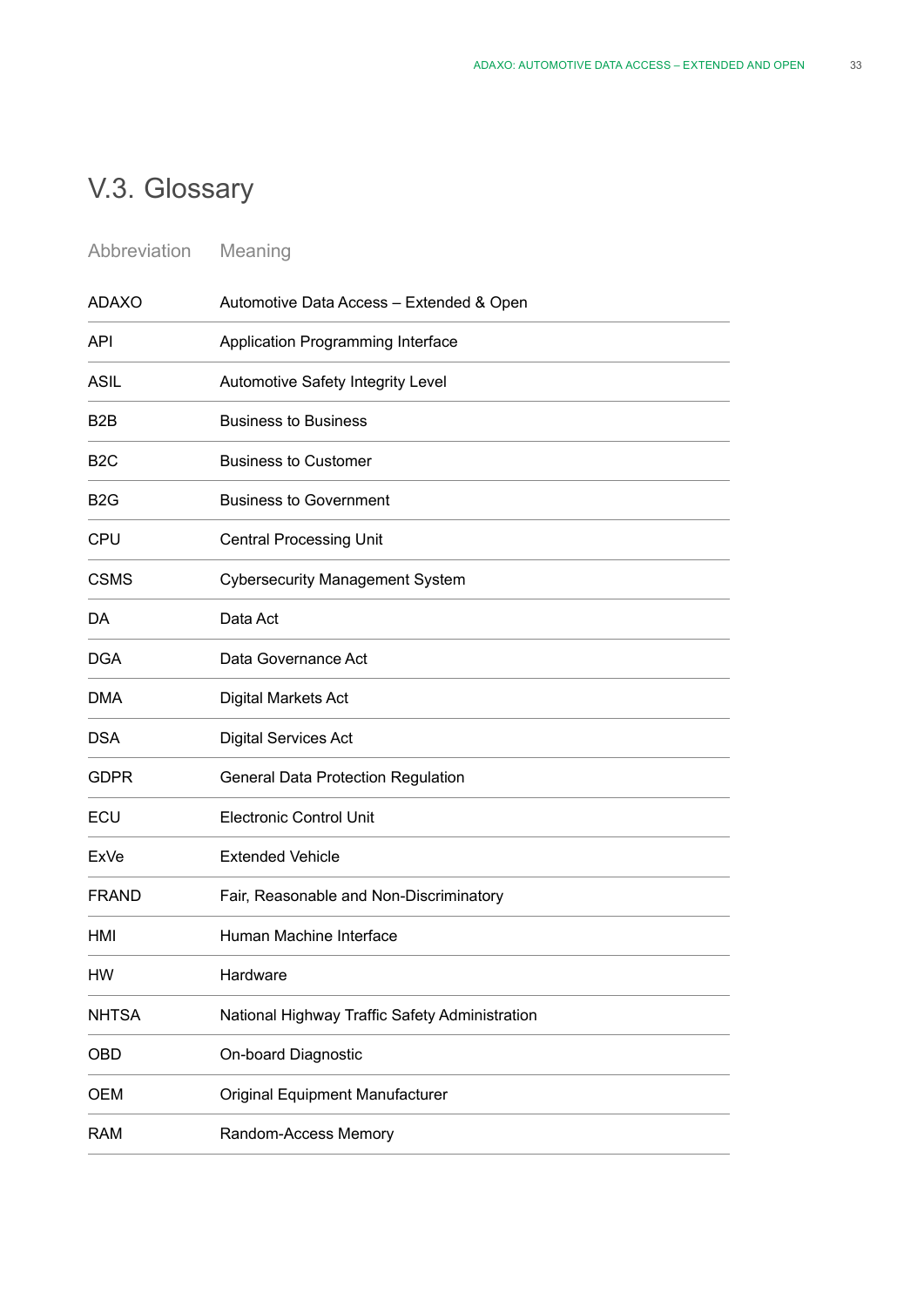| Abbreviation | Meaning                                                                                                          |
|--------------|------------------------------------------------------------------------------------------------------------------|
| <b>RDS</b>   | Remote Diagnostic Support                                                                                        |
| <b>ROA</b>   | Remote Online Access                                                                                             |
| <b>SUMS</b>  | Software Update Management System                                                                                |
| <b>SW</b>    | Software                                                                                                         |
| TRL          | The TRL group of companies based in Crowthorne House, UK,<br>is part of the Transport Research Foundation (TRF). |
| <b>UNECE</b> | United Nations Economic Commissions for Europe                                                                   |
| V2V          | Vehicle-to-Vehicle Communication                                                                                 |
| VO           | Regulation                                                                                                       |
| VSS          | Vehicle Signal Specification                                                                                     |

#### Contact Persons

Dr. Joachim Damasky Managing Director joachim.damasky@vda.de

Matthias Krähling Head of Department Automotive Technologies and Ecosystems matthias.kraehling@vda.de

Dr. Joachim Göthel Senior Consultant joachim.goethel@vda.de

Angela Pasch Senior Consultant angela.pasch@vda.de